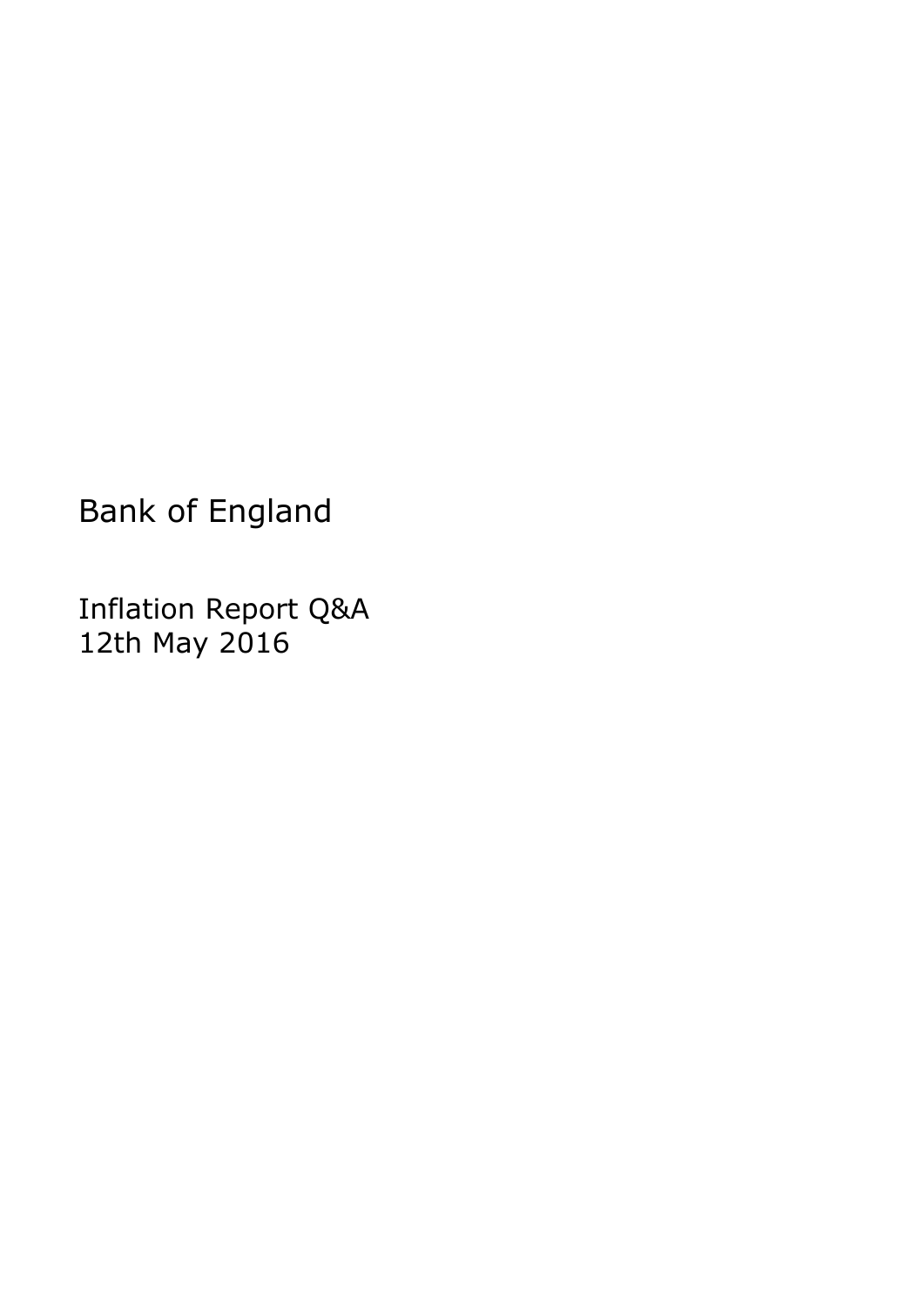Kamal Ahmed, BBC News: Your gloomy forecast today comes after a whole host of poor economic data for the UK on manufacturing, on construction. Some people predict that the April growth figure could already be as low as 0.1%. You have said that if Britain votes to leave the European Union, that could lead to materially lower economic growth in the UK. Given the gloominess of your forecast and the data, can you rule out Britain's economy being tipped into recession if we were to leave the European Union?

Mark Carney: Okay, let me distinguish. We've published one forecast today, which as per convention, is based on government policy being followed. We always do that, and we have done it today.

> And that forecast is affected in the short term by uncertainty associated with the Referendum. I think we all know that, and we see it in a variety of indicators. And we believe that this uncertainty is influencing the slowdown, is one of the influences for the slowdown in the first quarter and a more marked slowdown, a more marked deceleration this quarter.

> But conditioned on that assumption of remaining, those uncertainty effects dissipate in subsequent months. And the actual forecast we have under Remain, I wouldn't describe as gloomy. There are these uncertainty effects; they dissipate by the middle of next year - ultimate effects on the economy dissipate by the middle of next year. And we have growth around trend over the course of the year following the Referendum, and then picking up a bit, and actually puts the economy in a bit of a position of excess demand, which is why inflation is above target.

So yes, short-term effects, but in the fullness of time move out of the way.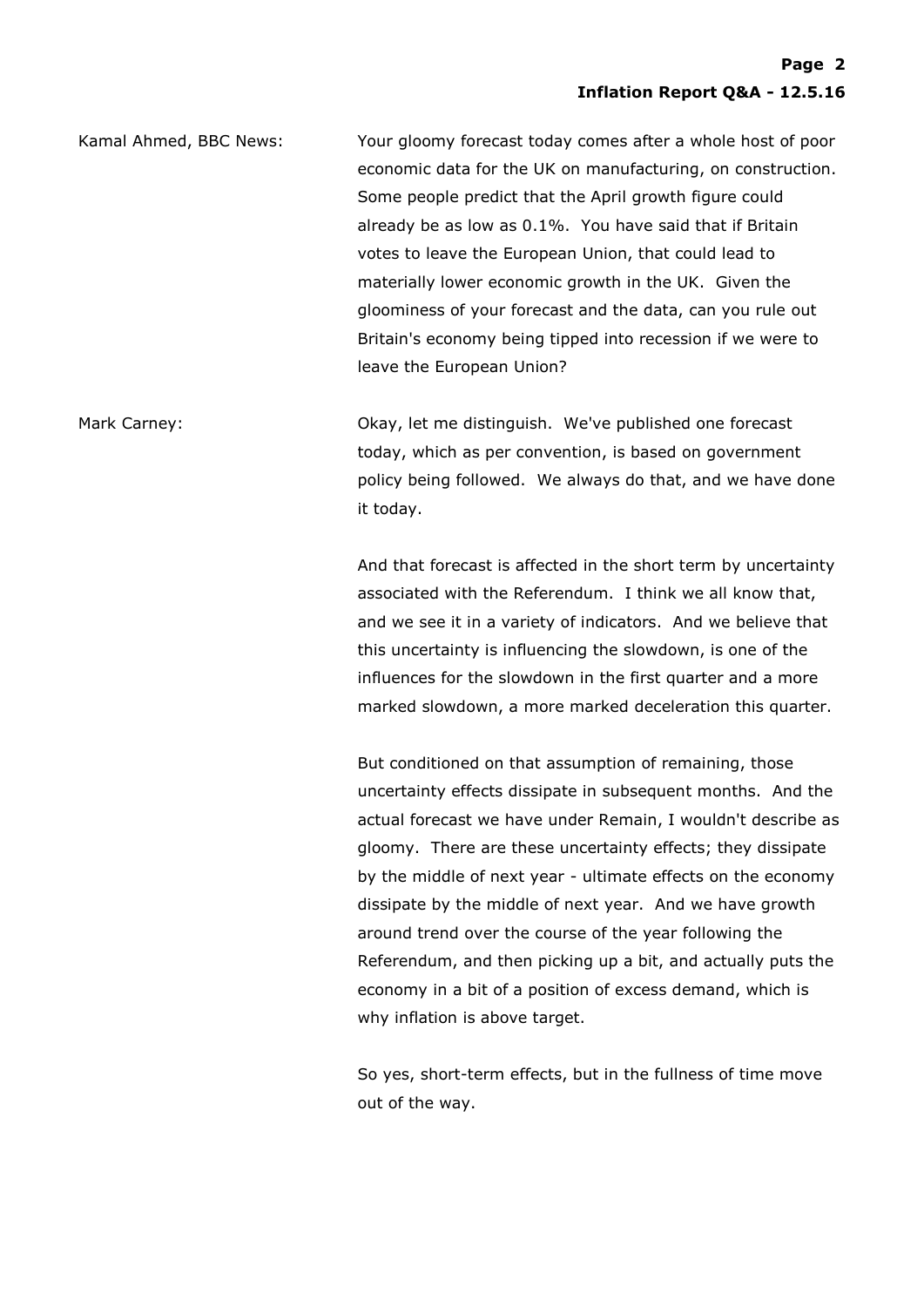Now we have a responsibility when we have a major risk to the forecast to talk about those risks to the forecast, if those risks could manifest over the monetary policy horizon. And quite frankly, if it is an issue that the MPC has discussed, has analysed, has looked at.

And as we've indicated - you see it in the Minutes, you see it in the Monetary Policy Statement - the biggest risks to the forecast concern the Referendum, not just about the fog of uncertainty around the data in the near term, that level of uncertainty, but the judgement that, if there were a vote to leave, that would have material consequences for both growth and inflation and therefore affect the stance of monetary policy.

I would stress that that effect on the stance of monetary policy is not automatic because there are potentially big effects on each of the exchange rate, the supply of the economy and aggregate demand. And it's the sum of the whole of those effects which the MPC would have to consider in setting the stance of policy.

In that scenario, as we've said, we would expect material slowing in growth, a notable rise in inflation, a challenging trade-off. And I think that is what I would take as the important point here, which is that we're providing information as best we can about our potential reaction function in that scenario - the key drivers of where policy would go in that most important risk scenario.

## *Dispute over number of questions*

| Kamal Ahmed, BBC News: | lower growth. Does that mean negative and possible   |
|------------------------|------------------------------------------------------|
|                        | recession? That's all people want to know, isn't it? |
|                        |                                                      |
| Mark Carney:           | I'll see if anyone else asks the question then.      |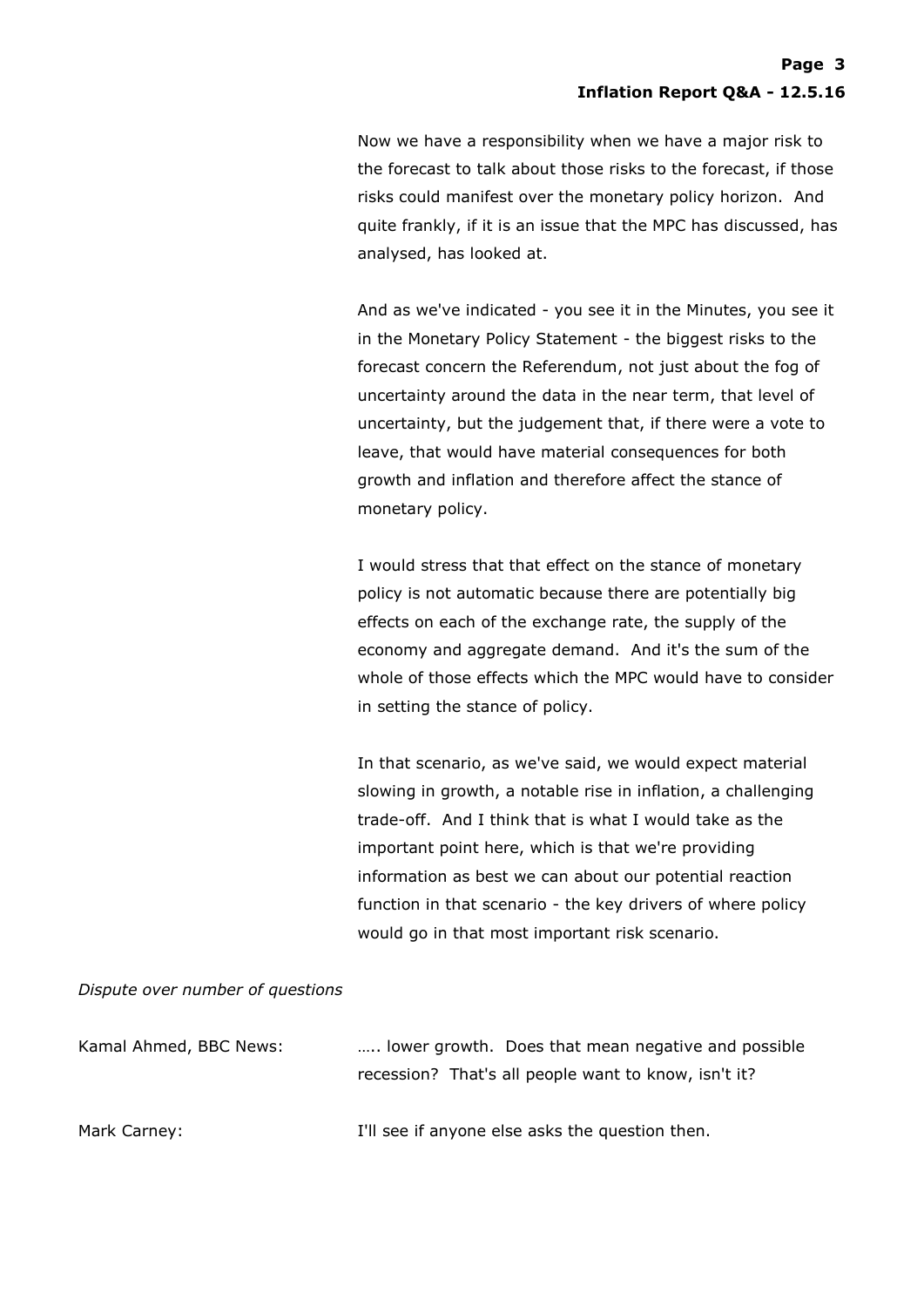Chris Giles, The Financial Times: I think the question really is whether there'll be a recession, so I'll ask that question straight up. I mean, you've given quite a detailed forecast of the remain side. The public want to know from a reasonably independent source, or a very independent and credible source, which the Bank of England is, what is likely to happen if they make choices.

> You've given quite an indication in the Report what you think is likely to happen in words, but not in numbers. You've said unemployment is likely to rise, given our productivity. That suggests a recession. Will you use the R word?

Mark Carney: The South Carney: All right. Recap, focusing specifically on Remain because, Kamal, I did want to make clear about the central forecast that we have, which is conditioned on remaining and Chris has focused just on the Leave risk scenarios. So I'll answer that.

> Material slowdown in growth, notable increase in inflation. That's the MPC's judgement. It's a judgement not based on a whim, it's a judgement based on rigorous analysis and careful consideration. And it is the judgement of the independent MPC and it's the judgement of all members of the MPC; I'll make that very clear.

Now of course there's a range of possible scenarios around those directions, which could possibly include a technical recession - could possibly include that. We haven't done a formal forecast. The thing that I would stress - again, what's important here from our perspective is to provide information, provide perspective - not just about the major risks to our central forecast, but what it might mean for monetary policy and what are the considerations for the stance of monetary policy. Because what we don't want to do, wouldn't want to do, which wouldn't be fair to the British people, would be to pop up at the start of July and say - oh,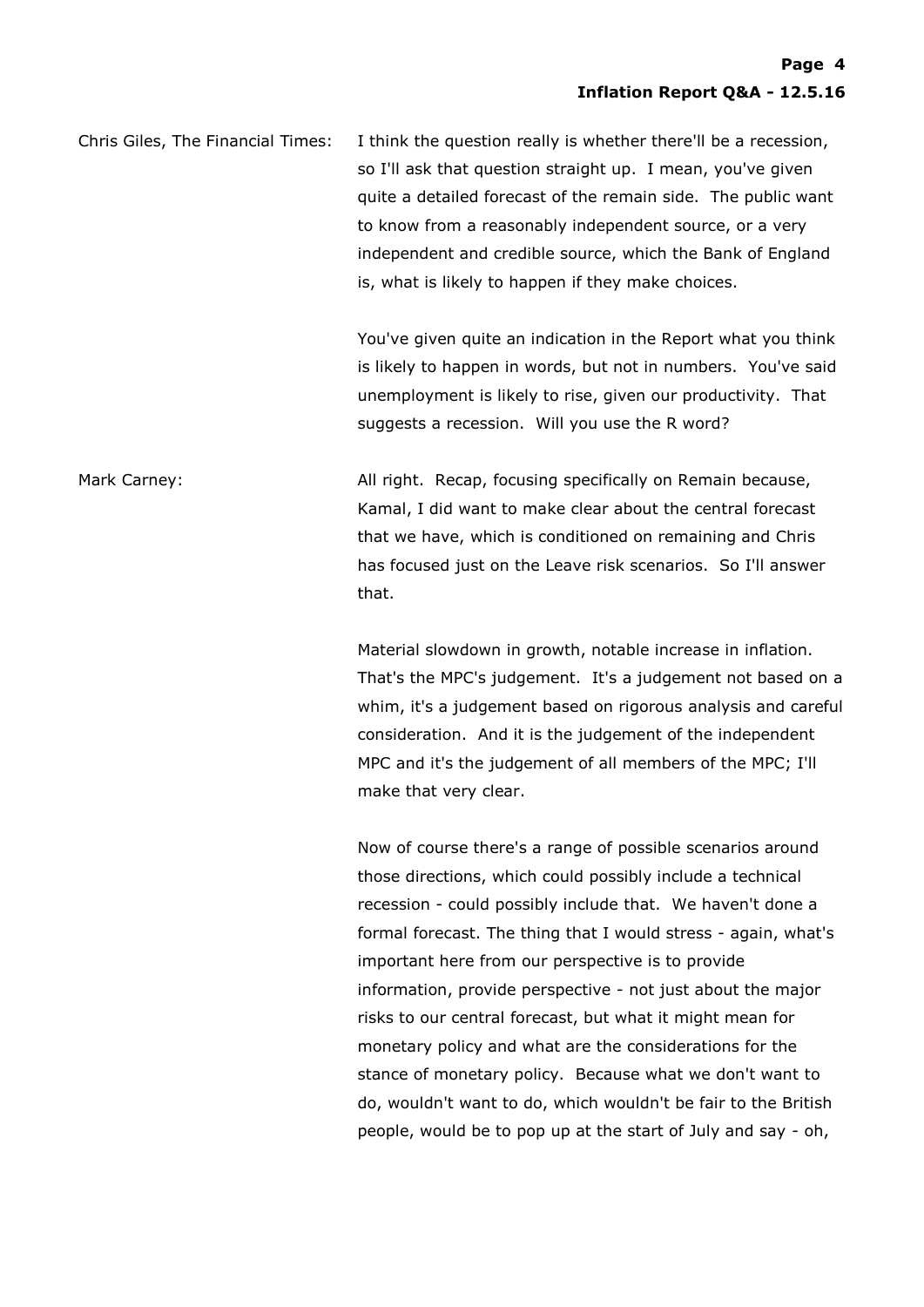by the way, this is what we thought then about the situation now. So this is our best perspective.

I would stress, though, that our perspectives, both in terms of the central forecast, conditioned on Remain, and our perspectives around risk, extend out to the monetary policy horizon. It's entirely within our remit. Our remit is two to three years. We're not making a judgement, we're not making a forecast - I know you know this, but it's important to stress it. We're not making a judgement or a forecast or an assessment of the longer term economic consequences of either decision, nor will we make that determination. But we have a responsibility under our remit, it is explicitly in statute and in our remit to talk about the risks and the trade-offs that monetary policy faces so that the British people can better understand the potential paths of monetary policy. Because the one thing we all know is that the path of the economy, the shocks in an economy are uncertain, and it's better if people can anticipate how the Bank, specifically the MPC, would respond if those uncertainties come to pass.

Phil Aldrick, The Times: You talk about the potential path of monetary policy in response to what could be a technical recession. The Monetary Policy Committee did discuss Brexit. At that discussion, what was the range of policy responses that were considered? Was there a rate cut considered? And what would it mean for gradual and limited in terms of rate rises if you judged inflation to be a concern?

Mark Carney: No, I understand the question. Just to be clear, we discussed the economics of that risk scenario to have a richer appreciation of that. So we had a rigorous discussion around that, fulsome discussion around that - supported by analysis. We didn't develop a full projection though, to be absolutely clear. But we had that discussion.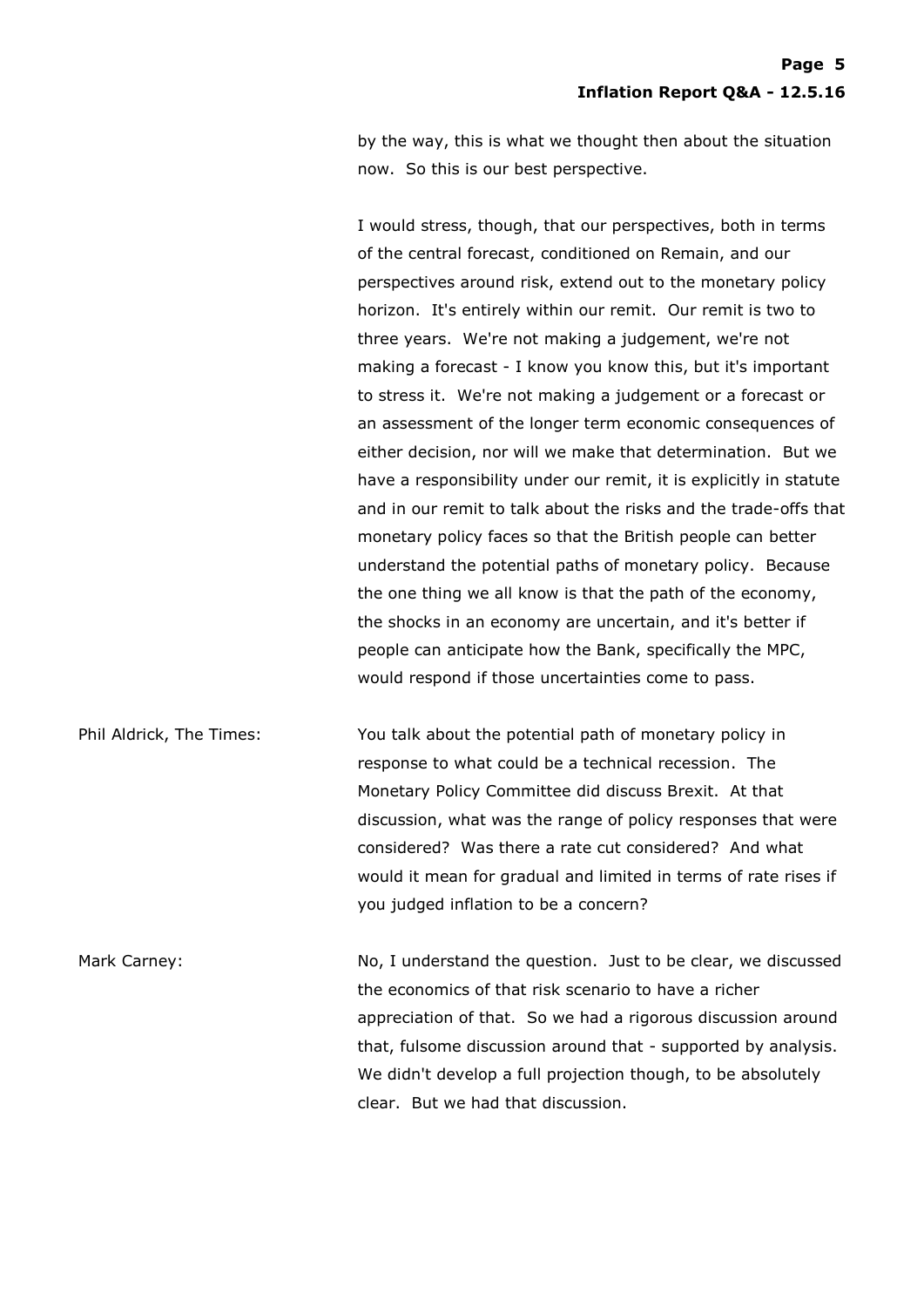We didn't then translate that into the stance of monetary policy, because the only decision we were making is about the circumstances here and now. What's the appropriate stance of monetary policy as we are today, given our central forecast? And it was clear to all members of the Committee, as you saw with the announcement today - a 9 to 0 vote that the most appropriate stance was to maintain policy as it is: Bank Rate at half a percent and purchased assets at £375 billion.

Faisal Islam, Sky News: Governor, you've gone further that you went into Scottish Referendum, you've gone further than you have so far on the EU Referendum. Is there not a risk that this institution, centuries old, that people look up to for independent views on the economy, may be being embroiled in deeply controversial politics?

Mark Carney: This is the biggest risk in the judgement I would flip it 180°. This is the biggest risk in the judgement of the independent Financial Policy Committee - ten members; it's the biggest risk in the judgement of the independent Monetary Policy Committee - nine members - to the achievement of their remits.

> It is our responsibility to analyse those risks, to consider how and if we should mitigate those risks, and then under the standards of transparency in this country, which are appropriately extremely high and are consistent with the enormous responsibilities this Institution has, we have to communicate those.

> The political choice is to suppress this type of analysis, these types of discussions, so people can understand. But this is entirely within remit. So let's take a different circumstance. You referenced Scotland.

The issues around Scotland were issues that principally affected financial stability in the short term. Issues around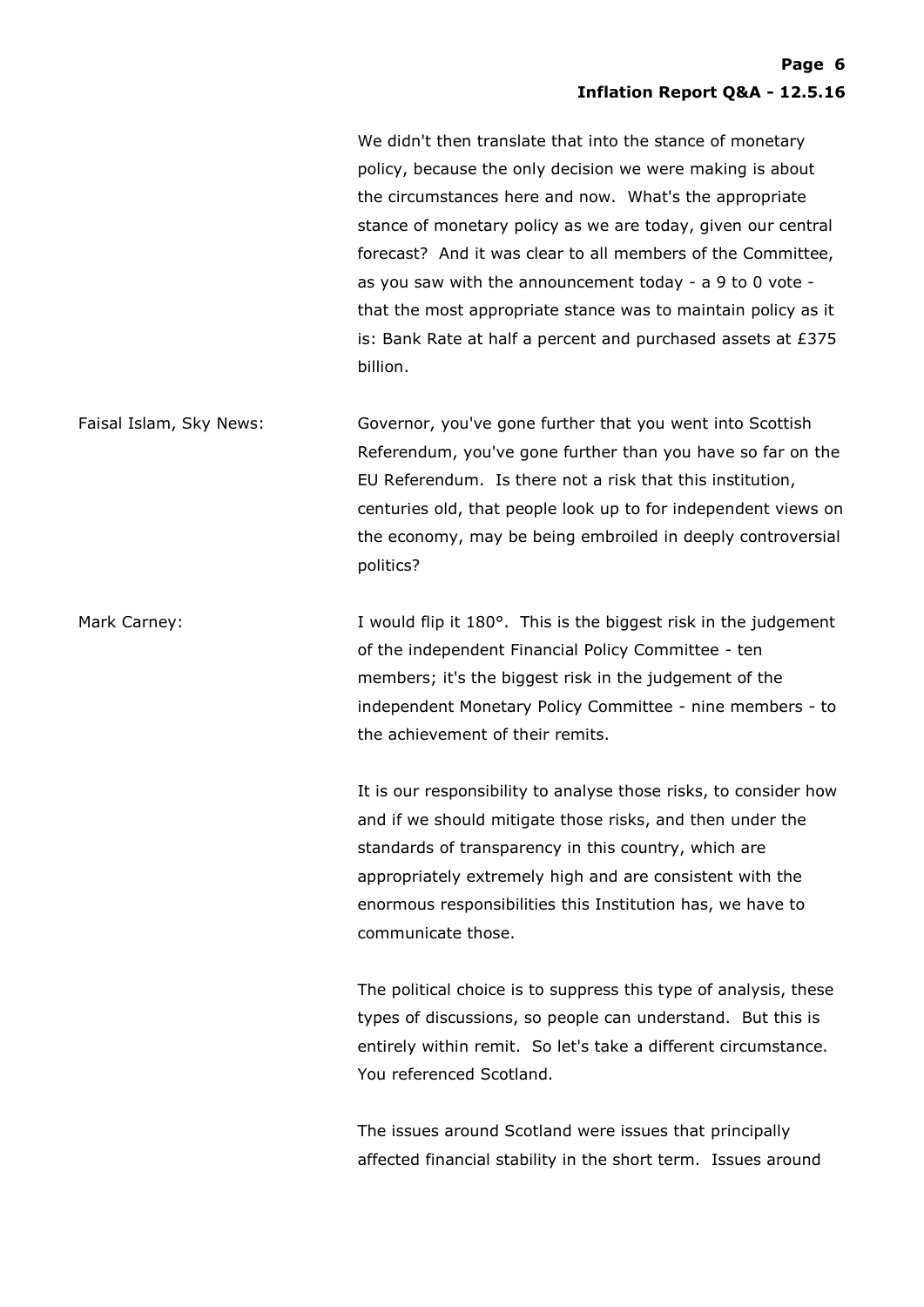stability of certain financial institutions headquartered in Scotland. They were not issues that - and these were serious issues we took seriously, we had contingency plans, we revealed them after the fact. But they were not issues that, at the time, in the judgement of the MPC - and we were on the MPC at the time - that rose to the level of being the biggest risk to the economic outlook for the UK and for the potential stance of monetary policy.

It's a different situation, and in terms of why are we talking about this today? We're talking about it today because we have a responsibility to produce an inflation forecast, and when we produce that it's not just a point projection, but it gives a sense of the major risks. And what comes with that is responsibilities for transparency - nothing more.

Larry Elliott, The Guardian: You mentioned in the Report and in your letter to the Chancellor that sterling could fall, perhaps sharply, in the event of a Brexit vote. What do you mean by sharply? It's already fallen by 9%; do you mean more than 9%? 20%? Not very specific. And just adding on from that, do you think that fall would be permanent or do you think sterling would bounce back?

Mark Carney: Okay, let me start and then ask Ben to amplify.

It's relatively unusual that we would talk about the currency and the direction of the currency. It's happened in the past, I think in the aftermath of the crisis - understandably because there was a major supply shock that had happened to the economy at the time, and it made sense to give the context.

The circumstances at present are that movements in the currency appear - some of the movements, a proportion of the movements in the currency have an identifiable cause, and we were able to do some work in order to estimate that. And then in addition, the stance in markets both in the fact of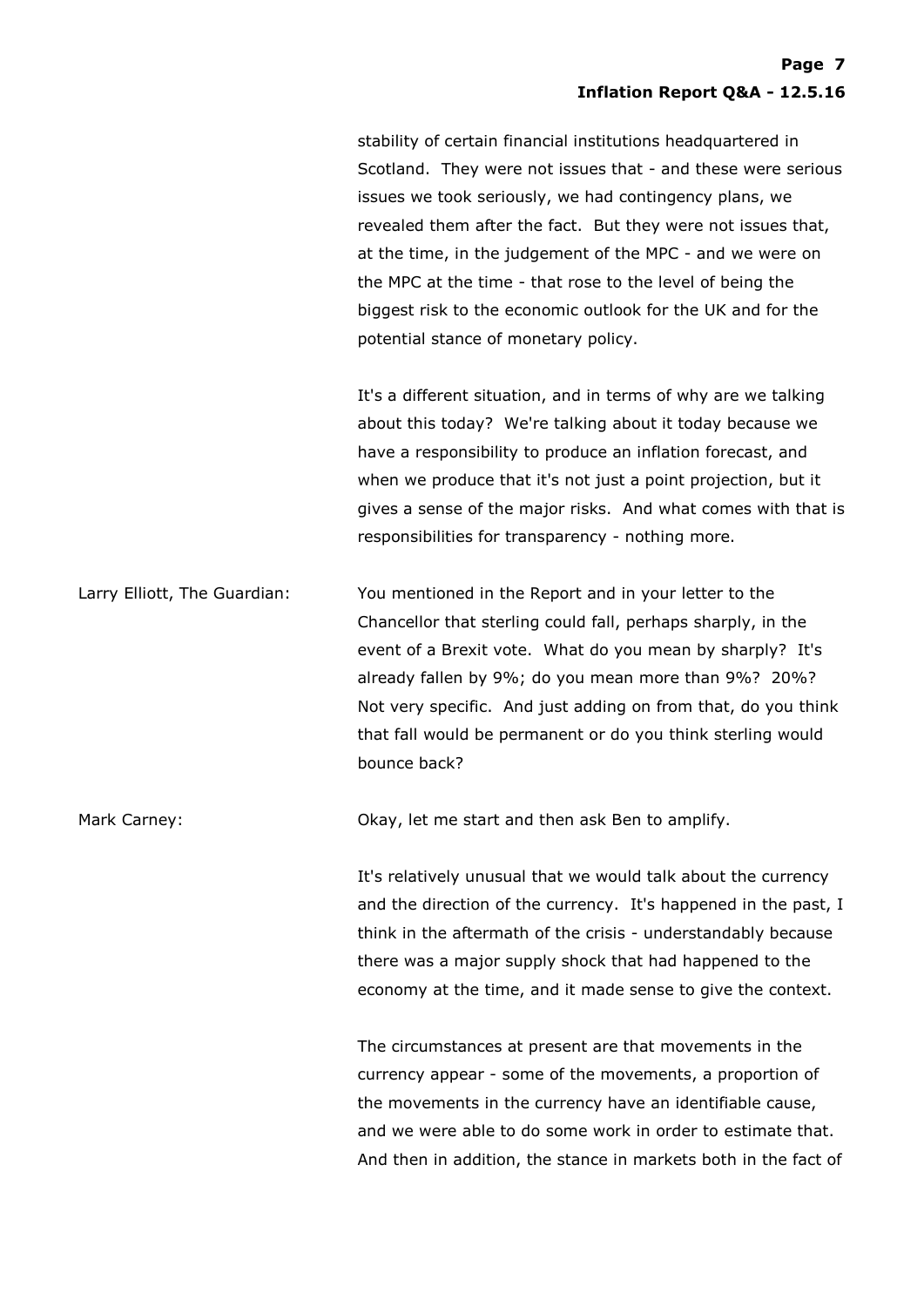## **Page 8 Inflation Report Q&A - 12.5.16**

the way the currency moved with specific events; the tenor of options markets, the skews in options markets and the potential shift in fundamentals all point in one direction for the currency. Now it's a question of dimension, which I wouldn't want to give. But Ben, you might want -

Ben Broadbent: Yes. As the Governor says, we haven't made any numerical forecasts in the event of a leave vote at all. That would include the currency. What is true is that the behaviour of the foreign exchange market over the last six months suggests that the probability of leaving has had a dampening effect on the exchange rate. And there are a range of things that might affect it in that event, some of them more enduring than others. I think the Governor referred to the main categories in his opening statement. If there were any enduring effect on productivity, particularly in tradeable, that would have an enduring effect on the real exchange rate.

> Similarly, if there were restrictions on the degree of openness or a less open economy, perhaps including even changes in tariffs, that would have a permanent effect - or at least a more enduring one. And in the short run, if risk premia on sterling assets were to rise, you might expect the exchange rate to overshoot slightly; that effect would dissipate over time.

> So there are a range of potential factors. You know, we've not put numbers on anything. It would be particularly in the case of the exchange rate to say anything precise about the numbers at all. And if you look at the average move in sterling between Inflation Reports, it might be of the order of 3 percentage points one direction or the other. I imagine we'd be talking about larger numbers than that, but we're not going to put numbers.

Scott Hamilton, Bloomberg News: You've talked today about these challenging trade-offs that the MPC would face between stabilising prices and the hit to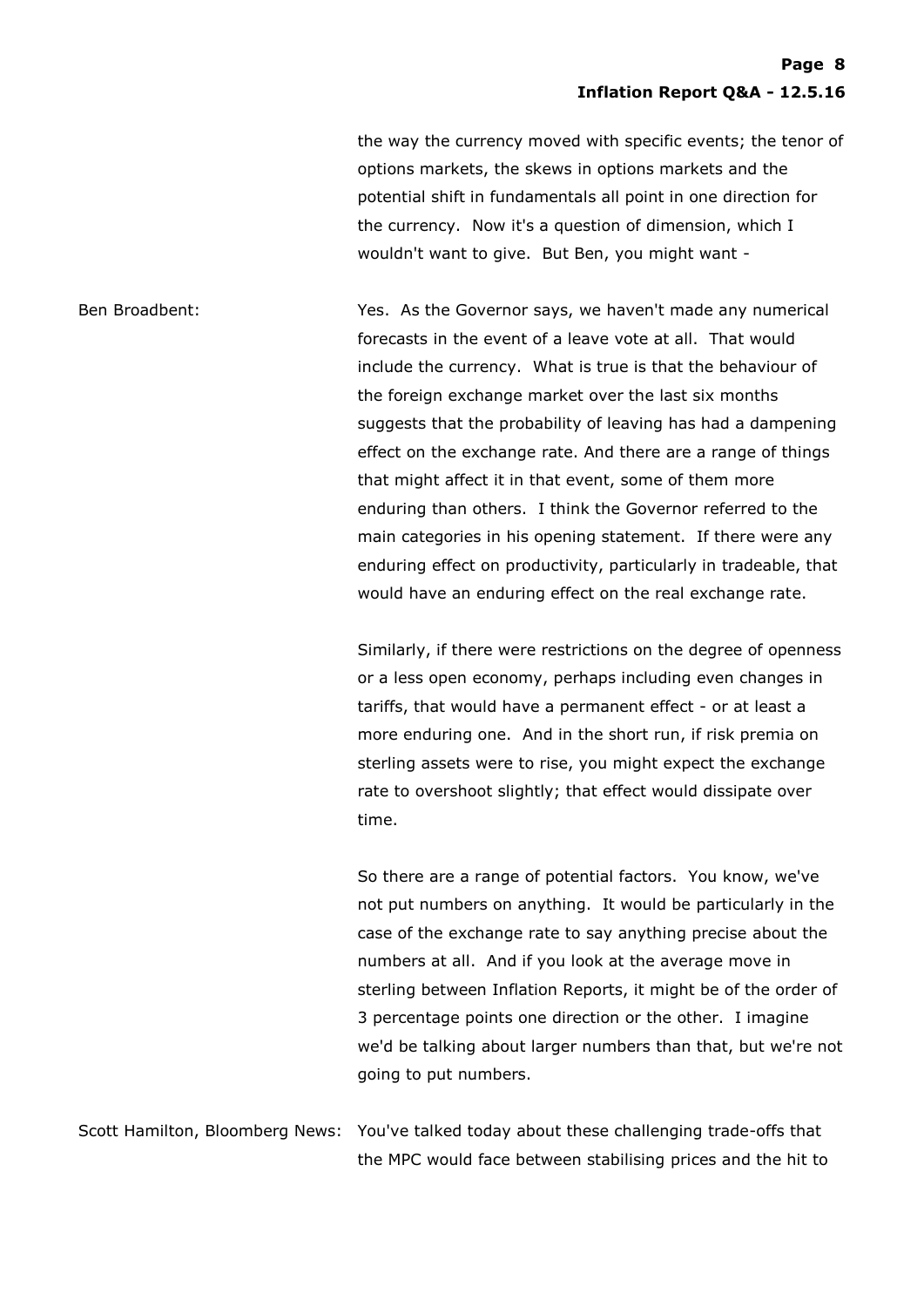output and employment. Could you elaborate on the potential policy tools that the Bank of England has that they could respond with, and how the MPC sees their associated trade-offs? Might the MPC favour responding initially with liquidity and credit easing measures rather than a loosening of monetary policy to avoid exacerbating this drop in the pound?

Mark Carney: Well, the first thing I'd say is - it depends which way the trade-off falls, because both your examples went in one direction. And that's the point. It's not an automatic response. The direction will depend on the balance of these forces. That's the big message I would take from this at this stage.

> The second point, which follows from the first, is that in either direction we're in conventional monetary policy space. Obviously if we needed to tighten policy - a conventional instrument. If we needed to loosen policy, it's the judgement of the MPC that we have room to further lower Bank Rate before we would have to use more unconventional measures.

> And then the last thing I'd just re-emphasise is that we have a range of options on the so-called unconventional side, from quantitative easing to credit easing, that would be available.

> If people are interested - and I'm going to end my answer here - but if people are interested on the liquidity and other side, I think it would be useful to have Minouche to talk about some of those issues if there's an interest.

Ben Chu, The Independent: Governor, the Chancellor's put out a statement this morning saying that the Bank's views on this suggest that Brexit would create a lose-lose situation for Britain. Either way we'd be poorer. Now there's not many wavering voters who would listen to that and think Brexit was a good idea, so the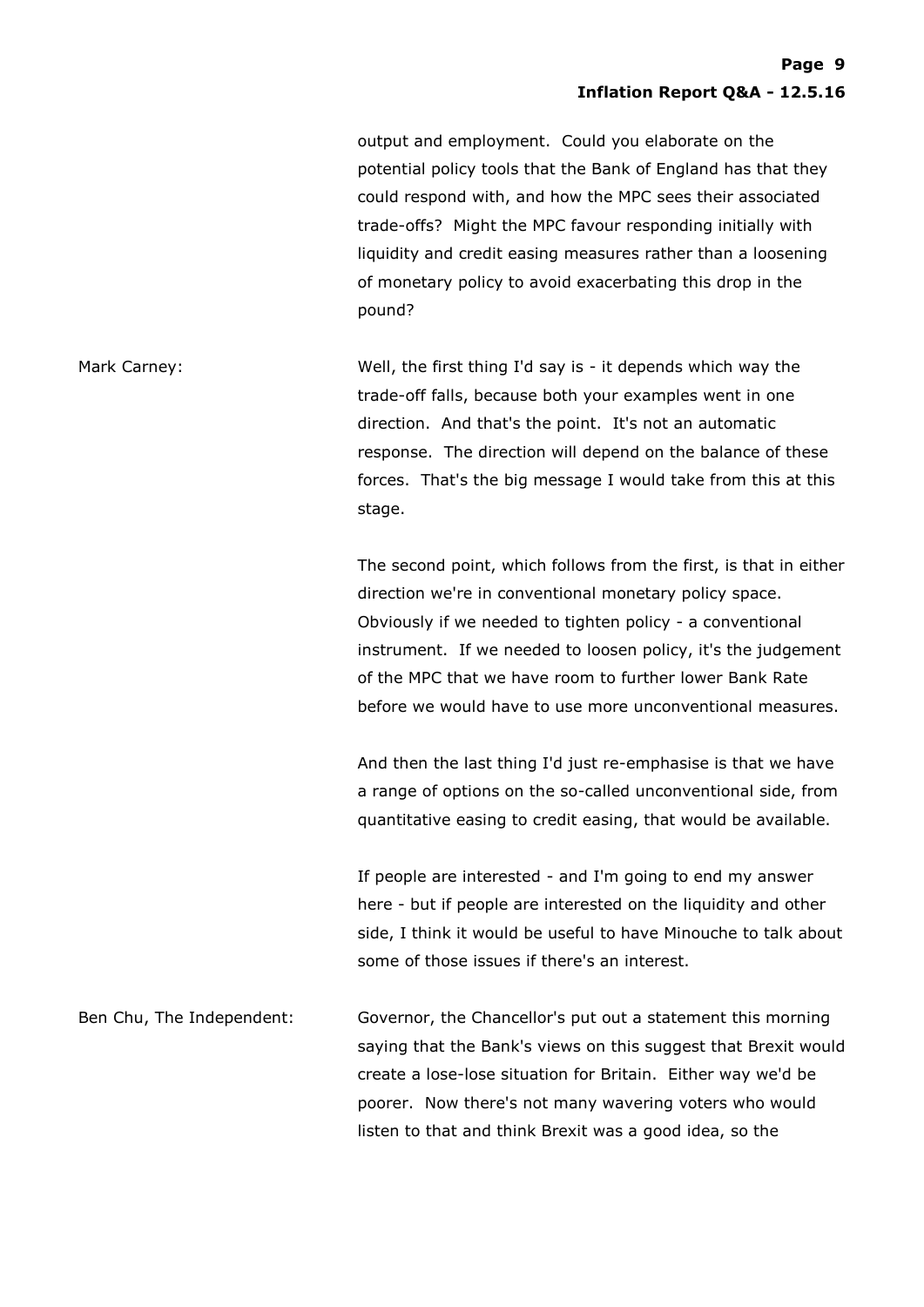question is - has he accurately characterised the Bank's view on this or is he putting undue words in your mouth?

Mark Carney: Well, the Chancellor's responsible for his words. Our analysis only relates to the stance of monetary policy. Ultimately our remit is to deliver low, stable, predictable inflation, and to do so in a fashion that avoids undue volatility in employment and in output.

> So judgements about the longer term economic implications or other issues, other issues related to this vote - are for others to make. We're only focused on an important issue monetary stability - as the MPC, but an issue that's relevant over the course of the next two to three years.

Jason Douglas, Wall Street

Journal: Can I ask you please about another risk you mentioned in the Inflation Report? In the account of the discussions between the MPC and the FPC, you describe how a vote in favour of Brexit could lead to major financing difficulties. I assume you're referring here to the current account deficit. What's the MPC's assessment of the risk of a sudden stop that a lot of people seem to be worried about, and how would policy respond to those sort of issues, please? Thank you.

Mark Carney: Well, so now speaking from the perspective of the FPC, because you've asked it. The reason why the FPC judges that risks around the Referendum are the biggest domestic risk is because of the potential to amplify pre-existing risks, one of which is what you're asking about - the current account. And the issue is, broad brush, is that the current account, as you know, is very large by historical and international standards.

> Now if we're going to have a very large current account deficit, this is the one type you want to have. Our liabilities are in sterling and it's not accompanied by rapid private sector borrowing. But it is financed - a substantial proportion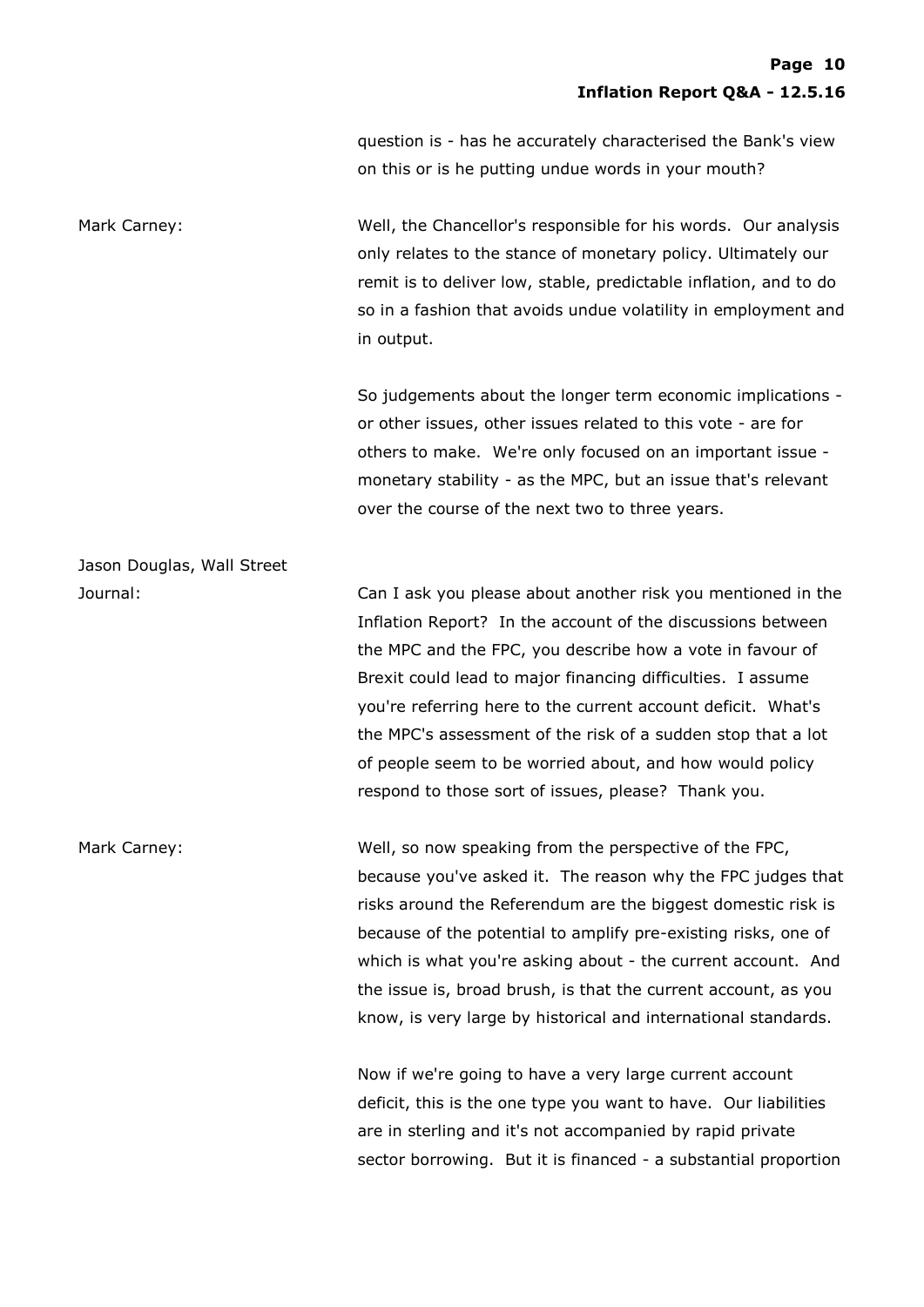of the financing is through foreign direct investment, and it would appear that one of the considerations behind that foreign direct investment, for some of it at least, is the UK's status vis-à-vis the rest of Europe.

So replacing, at least for a period of time, that FDI is likely all things being equal - likely to result, if not a sudden stop - I wouldn't necessarily go there - but in higher risk premia on a range of sterling assets, higher financing costs. The consequence of that is less of it will come in; people will make decisions around that.

But in terms of market functioning - because you referenced market functioning, I just wonder - Minouche, can I ask you to say a word on - this is not news, but I think it's important to understand that what we're doing as the Bank as a whole is to use everything we can to mitigate any of these factors in and around the Referendum, regardless of outcome. Our job is to try and mitigate. And maybe just say a word if you could.

Minouche Shafik: Sure. I mean, on the sterling side, as you probably know, we've already announced that we'll be doing three additional auctions in June - two before the Referendum and one after, to make sure that sterling liquidity is available. And we also have a very well developed framework in the sterling monetary framework to provide liquidity to firms that need it.

> On the foreign currency side, clearly the first line of defence is firms' own management of their resources. And in the course of normal supervision, the Prudential Regulation Authority has made sure that firms are well prepared and have plans in place around the Referendum.

In addition to that, many UK banks - the larger ones - have access to foreign currency through other central banks, through the ECB, through the Fed, through the Swiss National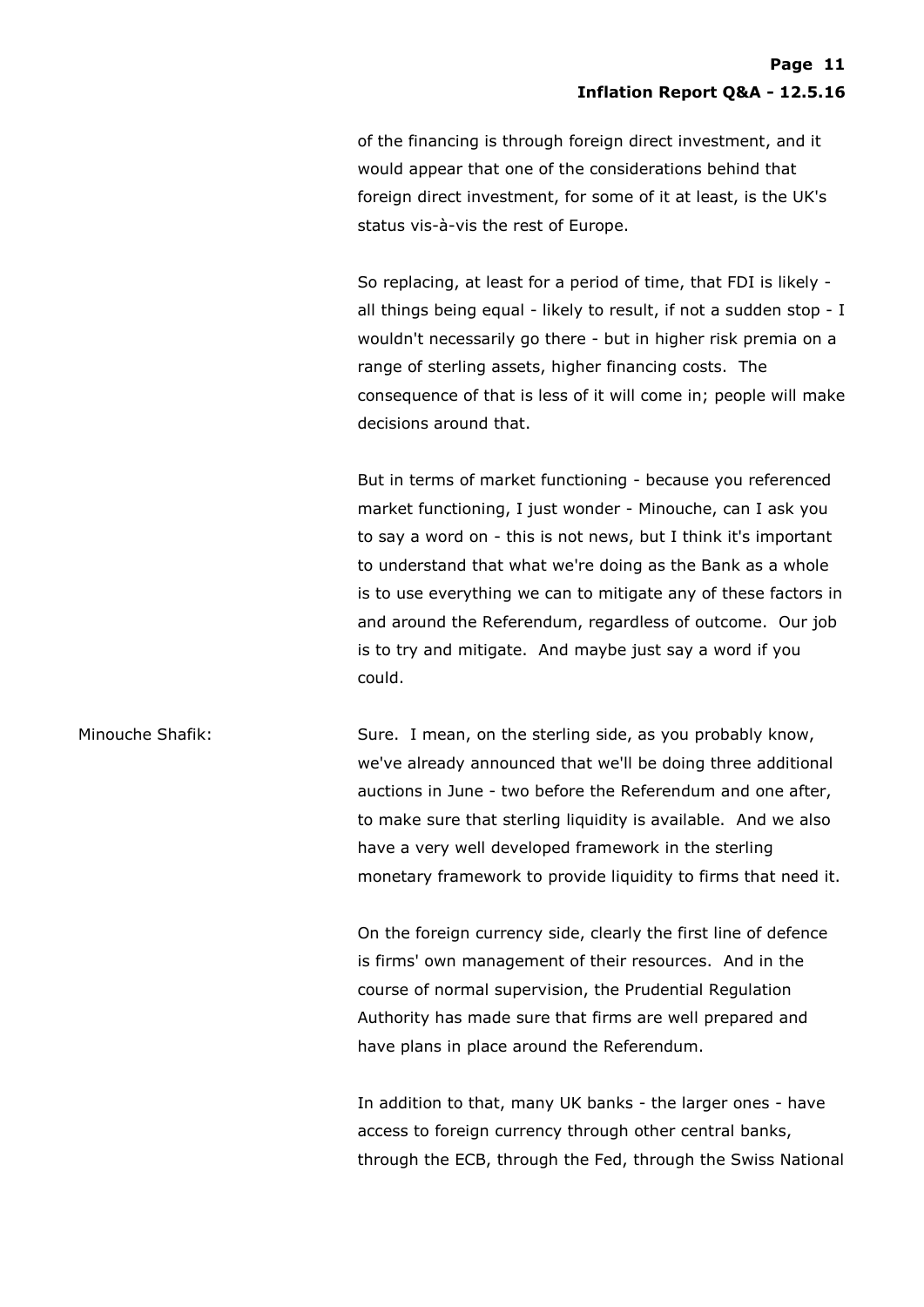Bank. And we ourselves of course have the swap lines with the G7 as well as the Swiss Central Bank to provide foreign currency should we need it.

Geoff Cutmore, CNBC: Governor, you focused a lot in this Report about the potential domestic impact of a Brexit vote. Could I ask you for the international context, because in the Report you talk about some improvement in the international context. China, no hard landing perhaps; the commodity markets starting to turn a little higher; America doing okay.

> But in this debate we have seen President Obama arrive and threaten to push the UK to the back of the queue over a trade deal and we've heard noises from Brussels that perhaps there would be financial consequences, i.e. a levy placed on the UK should it exit, in the same way that some other states have partnership arrangements for trade, which they pay for.

Can I ask - did you discuss what perhaps some of the implications of those threats might be on the economy as a result of the external international pressures rather than the domestic ones? And if you did have those conversations, what kind of conclusions were drawn?

Mark Carney: I think the first thing to say, just overall context, is that if we had detailed discussions about such issues, we would talk - it would show up in the Minutes. And that's the first thing. The second is to re-emphasise that our forecast, which as you know is conditioned on Remain - government policy, standard convention of the Bank always followed - but our forecast has a three-year horizon. And these types of issues start to become relevant upon exit.

> Now the question is how much anticipation of these changes however they pan out, whatever negotiation is done - how much anticipation of those changes and uncertainty around that starts to affect the path not just of demand but actually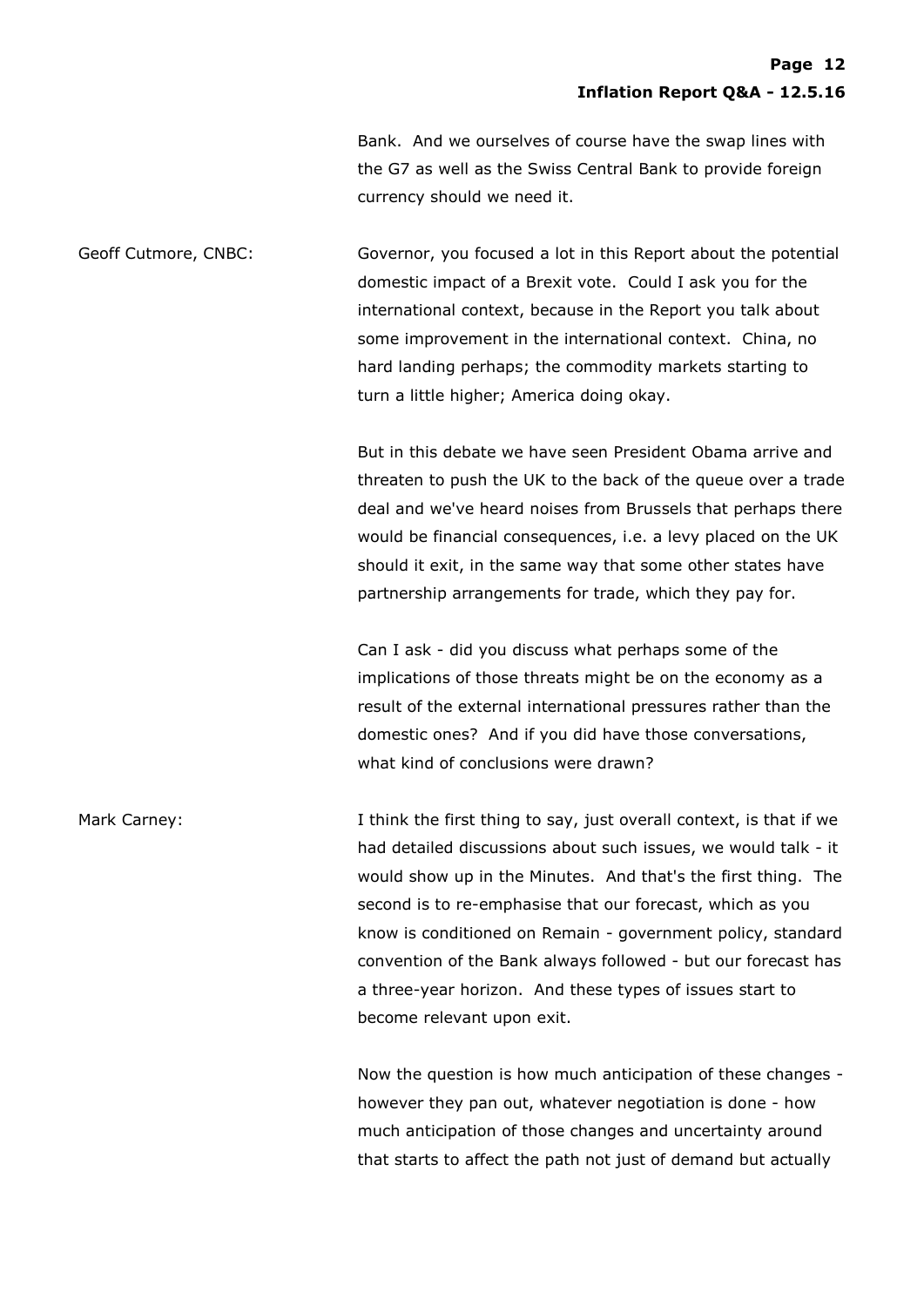of supply in the economy? Think less investment affecting productivity as a consequence of that. And that's part of what plays into this risk scenario and the difficult trade-offs.

On the international dimension, what I would say - I would say two points. I've talked less about the structural aspect of the international dimension, but just observe that - as we do in the Report and the Minutes - there is a possibility of a negative spill-over to global financial conditions because of uncertainty generated in this country. That is a possibility. That shouldn't be a surprise to anybody in this room.

This issue is the number one issue that is raised with me and my colleagues every single time we meet a fellow central bank governor, foreign finance minister, head of major corporation internationally, head of a bank, head of an asset manager and I would say most domestic small and medium size enterprises that we meet. So it is an area of focus and it is a reasonable assumption that the uncertainty around this can have spill-overs internationally for a period of time.

Now we would expect that, in the event of - as in our core forecast - this doesn't have an impact because uncertainty dissipates and the result is the result. And our forecast is for the global economy - the components have changed a bit; you alluded to some of it in your question - but it's pretty much the same forecast as we had in February, and I would characterise it, I think fairly, as downside risks internationally in the short term have gone down, but they are unchanged over the forecast horizon; there are still downside risks to that global forecast.

Hugo Duncan, Daily Mail: Governor, I think at the end of your opening statement you said that monetary policy would not be able to immediately offset the impact of a shock following Brexit. Should the economy head towards recession, in the event of a vote to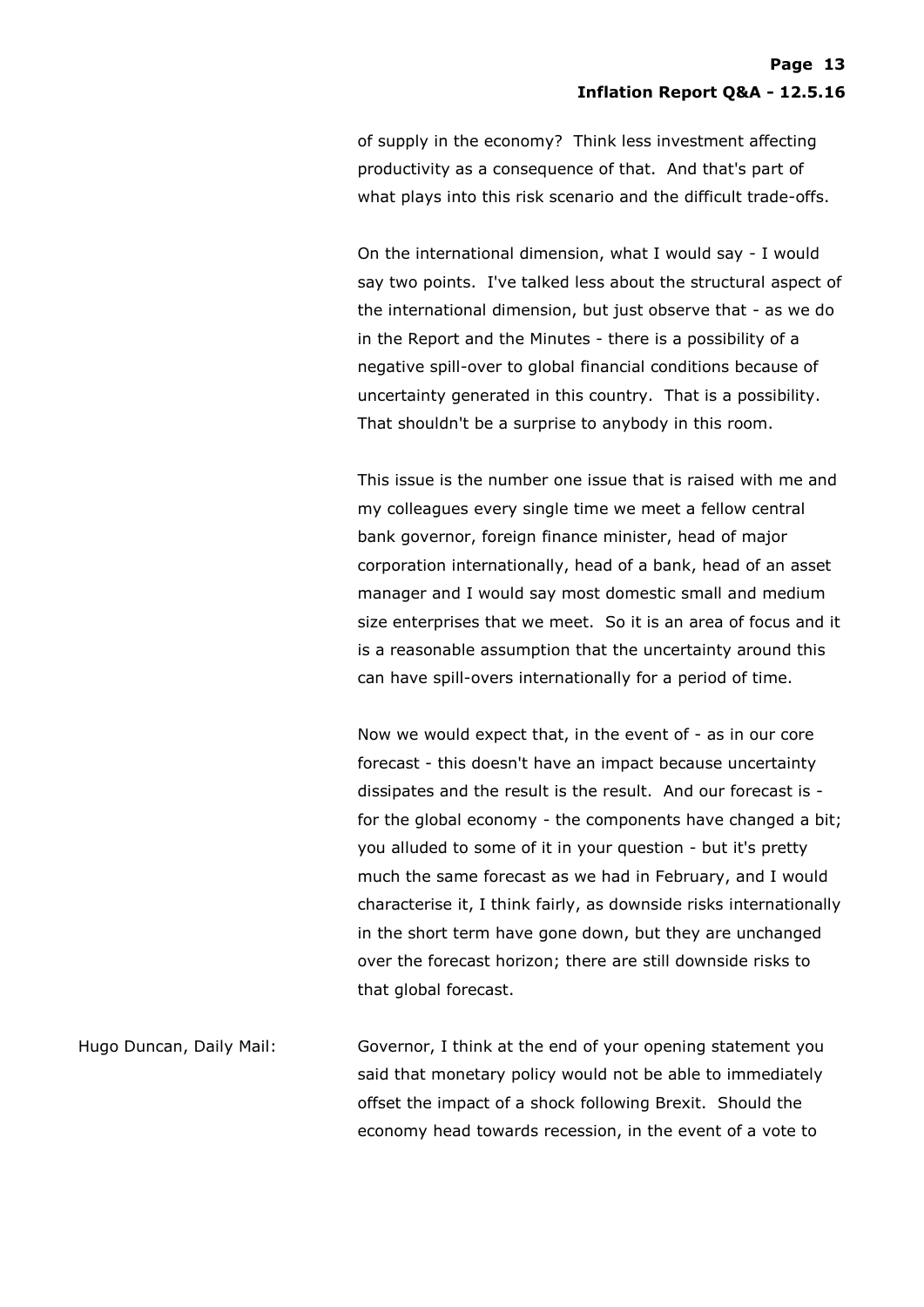leave, are you saying that the Bank would effectively be powerless to prevent it from happening?

Mark Carney: Well, look, that's a general statement and there are certain shocks. Monetary policy operates with a lag - long and variable lag, as you know - and if there is a sharp adjustment in demand, in activity, from whatever event, it will take some time for stimulus, if it's provided - if it's appropriate to be provided - for it to course through the economy and offset, to cushion that fall in demand.

> At this stage I'd loop back to the judgement at this stage of the Committee in discussing the risk scenario is that those multiple effects, potential effects on demand, supply and the exchange rate, and from our sole focus, our primary focus, I should say, of bringing inflation back sustainably to target over a two to three-year horizon, over the monetary policy horizon, the direction of monetary policy is not automatic.

Helia Ebrahimi, Channel 4 News: You said earlier that your Report is based on rigorous analysis and careful consideration, but a lot of Brexit campaigners would just say this is more Project Fear, not just because the Chancellor was able to conclude the Bank would be forced into a lose-lose policy decision making situation, but also because there's very little detail about any potential upside to the boost in trade caused by the pound, any slacking off of regulation, etc. What has the Bank done to ensure that you don't get caught out politically by people who think you might be just on the side of the Chancellor?

Mark Carney: Well look, first off, Helia, I mean the Chancellor answers for himself in his words so I'm not - I haven't even seen the comments that you're referencing.

> We're fully aware of the return to exports and the impact on net exports of a persistent move in the exchange rate. but also I think we might be a little - have a little better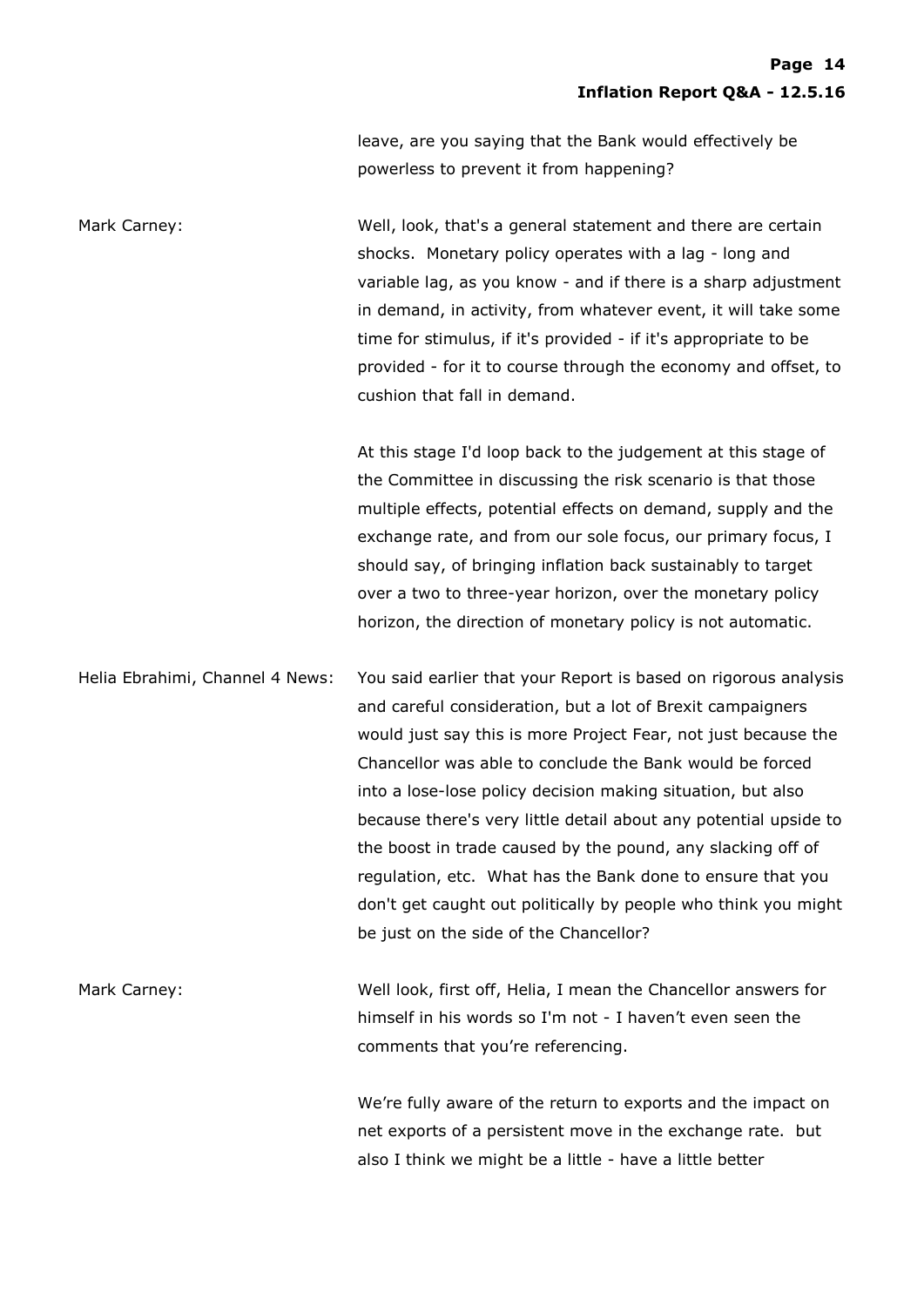appreciation of the potential inflationary consequences of an exchange rate move if - particularly if that exchange rate move is associated with a supply shock, a negative supply shock.

And I'd refer back to, is it the February Report, where we detailed, we went through this and again we summarised extensive analysis in reports. But we've done a lot of work as a Committee and as an institution on exchange rate pass through that has learnt from the experience of the post crisis period.

The fact is that - look, in eight years you're going to get all this under the new Bank of England which is all the transcripts of the discussions and all the relevant analysis is going to come out. And I'm hoping to still be alive in eight years so you can come and say did you just say - but these are risks.

This the independent MPC looking dispassionately at issues in fulfilment of its remit. And I think what's important about this is that this is a possibility, and that in the event that it's the decision of the British people to leave, that there is an understanding of what the economic issues that face the Bank of England and its stance on monetary policy and what it might be. And it is far better to outline those in advance than as I say to pop up and to address them in real time.

And apart from anything else, we have a responsibility if we have done analysis, if it has been top of mind, if it has been a preoccupation of the MPC, if it is in its judgement - which it is - the biggest risk to the forecast, to talk about it. And that's what we've done.

David Smith, Sunday Times: Governor you've said that the monetary policy response to a leave vote could go either way. It's possible that interest rates in the economy would go up even if monetary policy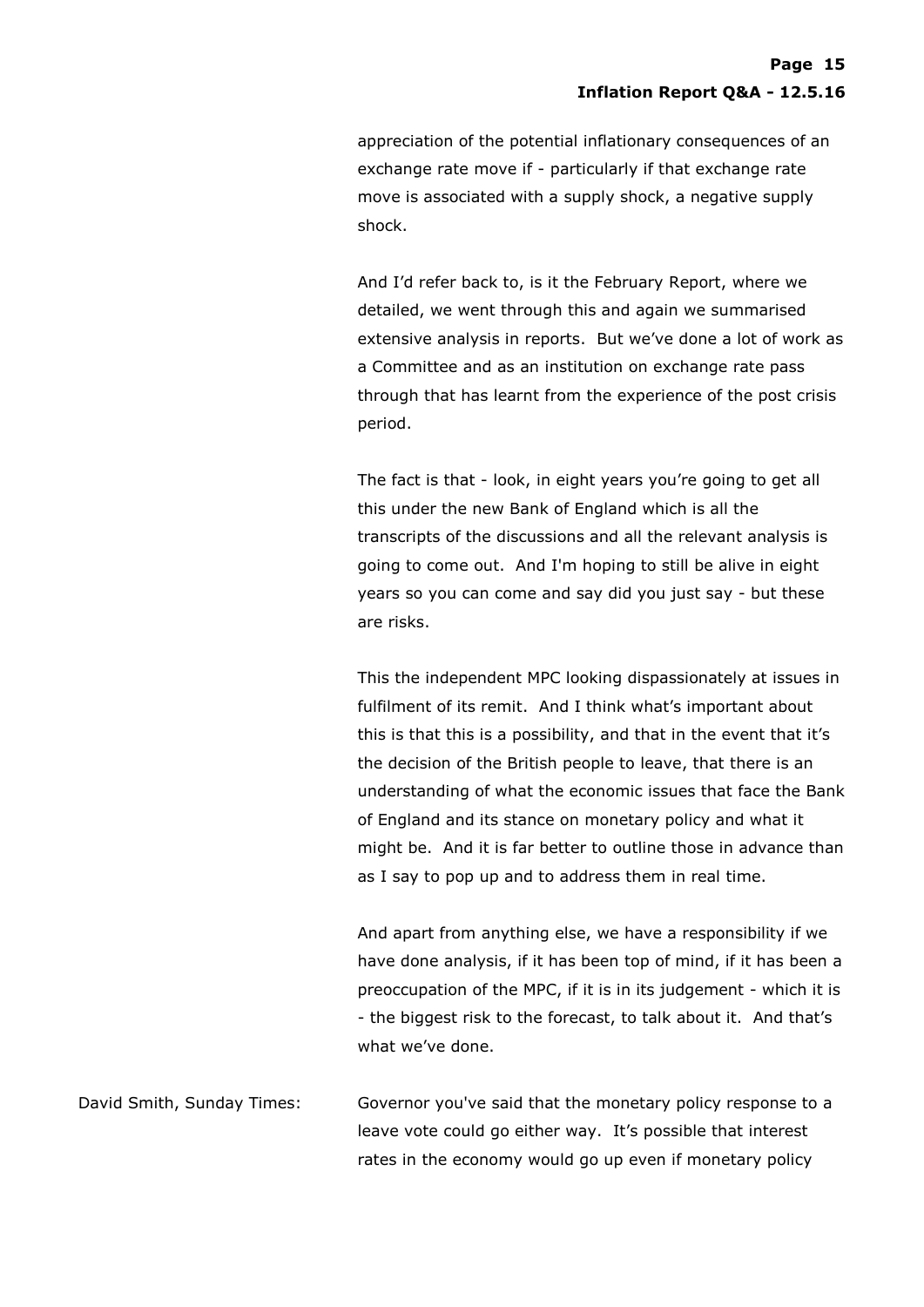was relaxed, because of a rise in bank funding costs. Do you think the kind of thing you've talked about today on liquidity and so on, you could prevent that from happening or is that something that would just be part of the new era and so interest rates as experienced by ordinary people and businesses would actually be higher in either event?

Mark Carney: The Mark Carney: Well you're absolutely right; it's possible that bank funding costs and a broader range of corporate borrowing spreads, whether in capital markets or through banks, could increase for a period of time because of uncertainty not least, but also because of financial flows.

> The judgement we would take into account as the MPC would be how long is that likely to persist and as you know how does that blend with the overall stance of demand, prospects for supply, exchange rate, etc. and do we need to adjust overall financial conditions by changing bank rate?

> Your question on liquidity though is apt because one of the things we can do and would do, and as Minouche has talked about a bit earlier, is ensure that the one thing that doesn't happen is that there is a temporary dislocation in markets, so there's a shortage of liquidity for banks that have lots of collateral but there's just - there's timing issues or other factors that mean that bank funding costs go up unnecessarily.

> And so the types of facilities that Minouche has - we preannounced and Minouche has highlighted - I mean these can flex up very rapidly. It's standard collateral that's prepositioned with the Bank of England already, it's readily accessible. In our view actually, when we at some point in the distant future we get out of this extraordinary time where rates are as low as they've ever been and liquidity is otherwise fairly ample in the system, our view is that these types of facilities will become - their use of them will become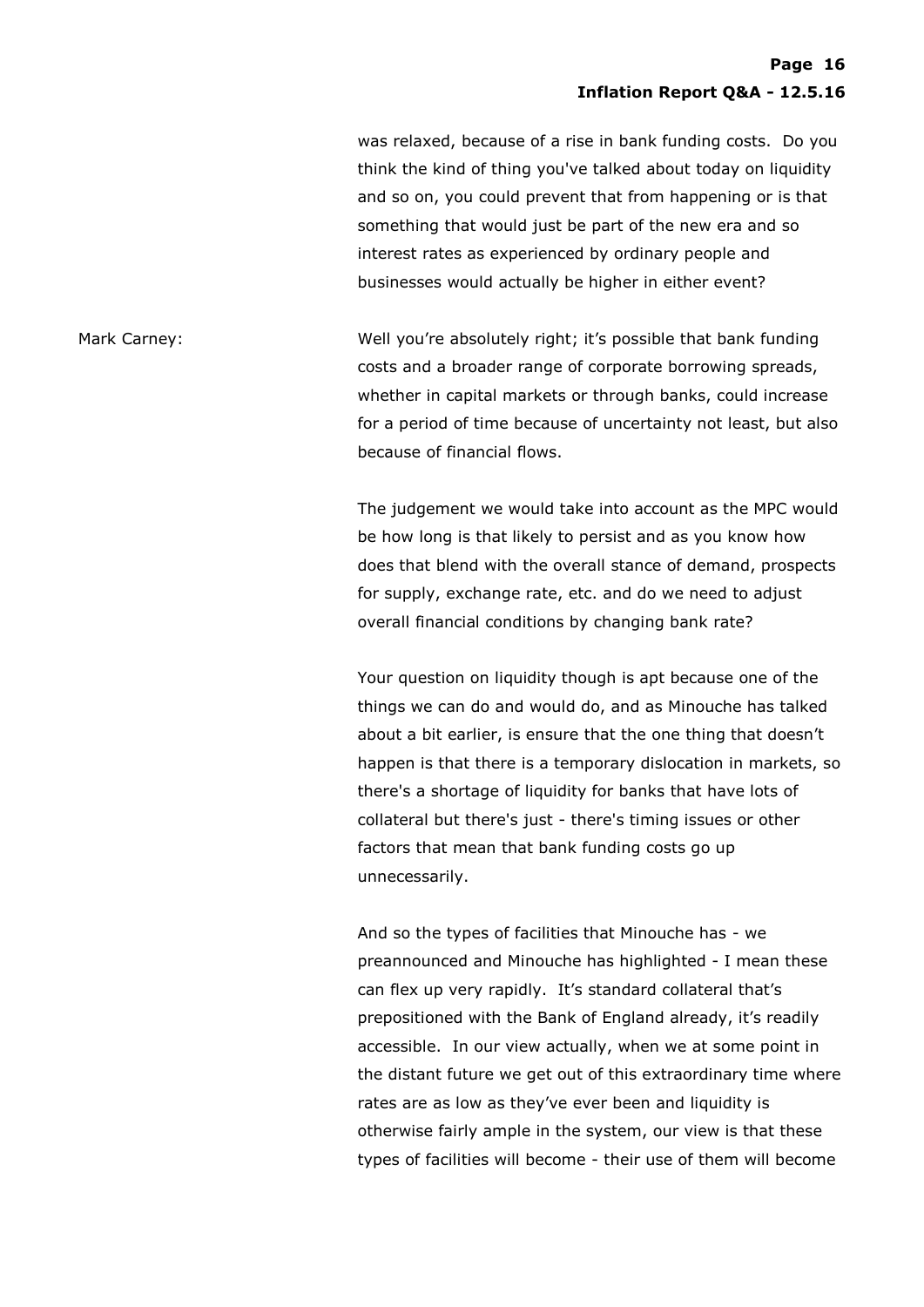much more frequent because there will be temporary dislocations in markets because we've pushed liquidity risk into markets.

And so the short answer now to your question on the liquidity side is that that's one of the things that we're looking to mitigate in either scenario if there's any stress, so that these costs aren't unnecessarily passed onto households and businesses, yes.

Harry Daniels, Live Squawk: Good afternoon Governor. As you've stated, as the statements said, forecasting visibility is poor at the moment due to the ongoing uncertainty around the Brexit vote. How soon after the vote either way would the MPC judge to be appropriate to then resume normal viewing of the economy?

Mark Carney: Normal business, yeah.

Harry Daniels, Live Squawk: Yeah, you know and when would things start to crystallise, and we look at this rate rise - the path which you've stated that we're still on, how soon after the actual vote would you deem appropriate?

Mark Carney: Okay well let me - I'll try and give you the headline and I'm going to ask Ben to expand, which is that we have done - our forecast incorporates some significant uncertainty effects. And then we have to make a judgement about how quickly those effects tail off.

> And there's a lot of experience with these type of circumstances, there's I think the case history and some of the econometrics goes 30 different examples globally, and so there's a normal time decay to that uncertainty coming off. There's reason to think that that uncertainty would come off more rapidly in this circumstance, but then there's a question of how rapidly and what the effects are.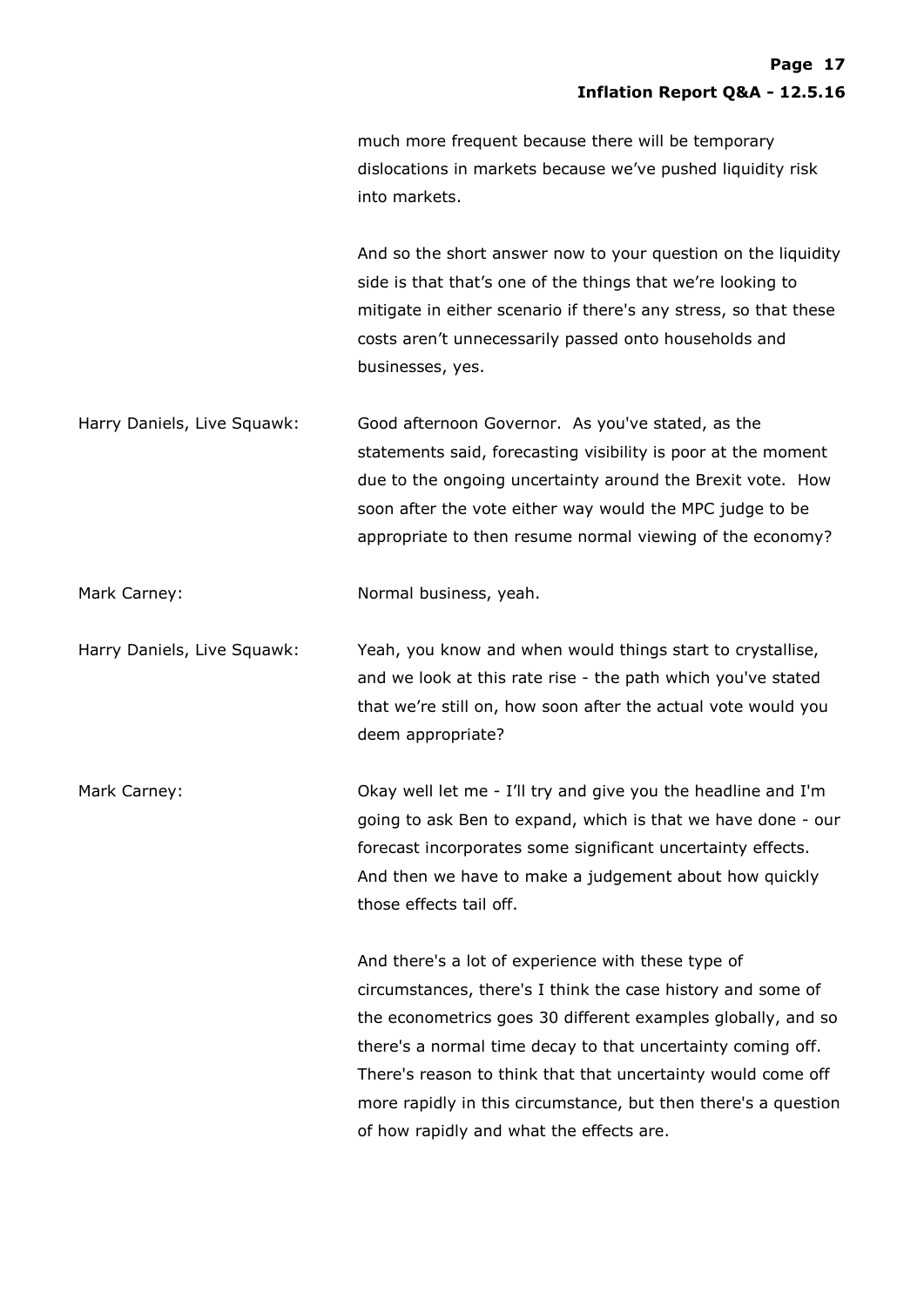Ben Broadbent: Yeah and I won't add much. There's a box that describes some work we've done on this, page 14 I think, and there were two distinct points to make about timing. One, as the Governor just said, is that relative to the sort of average duration of these uncertainty shocks, the Committee has made a judgement that that will come away slightly faster than normal because we can see an exact date, conditional on Remain, when that will go away. On the other hand, the effect of a given shock seems to be quite protracted on the economy, so it fades away but actually the forecast is affected to a diminishing extent, but still affected by this shock even in the event of a remain vote actually into next year.

> Now of course there is always uncertainty, a Committee always has to face sort of signal plus noise and faces the job of trying to extract one from the other, but there is that little bit more and the effects on the economy will weigh a little bit longer. So probably the answer to your question is - not absolutely straight away, a little bit beyond that.

Szu Chan, The Telegraph: A question on Brexit incomes and unemployment. You talk about the obvious connection between Brexit eroding people's real incomes. Could you talk a little bit about other forces that might affect that? Some economists say that in the long run because the UK economy at least now it has a very flexible labour market, the adjustment will be less in unemployment and more in people's wages being reduced.

> And just a clarification. You talk about materially lower growth, a notably higher path of inflation and perhaps rising unemployment. Is the word stagflation too strong?

Mark Carney: You know, in terms of long run, one of the great strengths of this economy is the flexibility of the labour market and the flexibility of the economy as a whole. And it has had many shocks in the past and will in the future and adjusts well to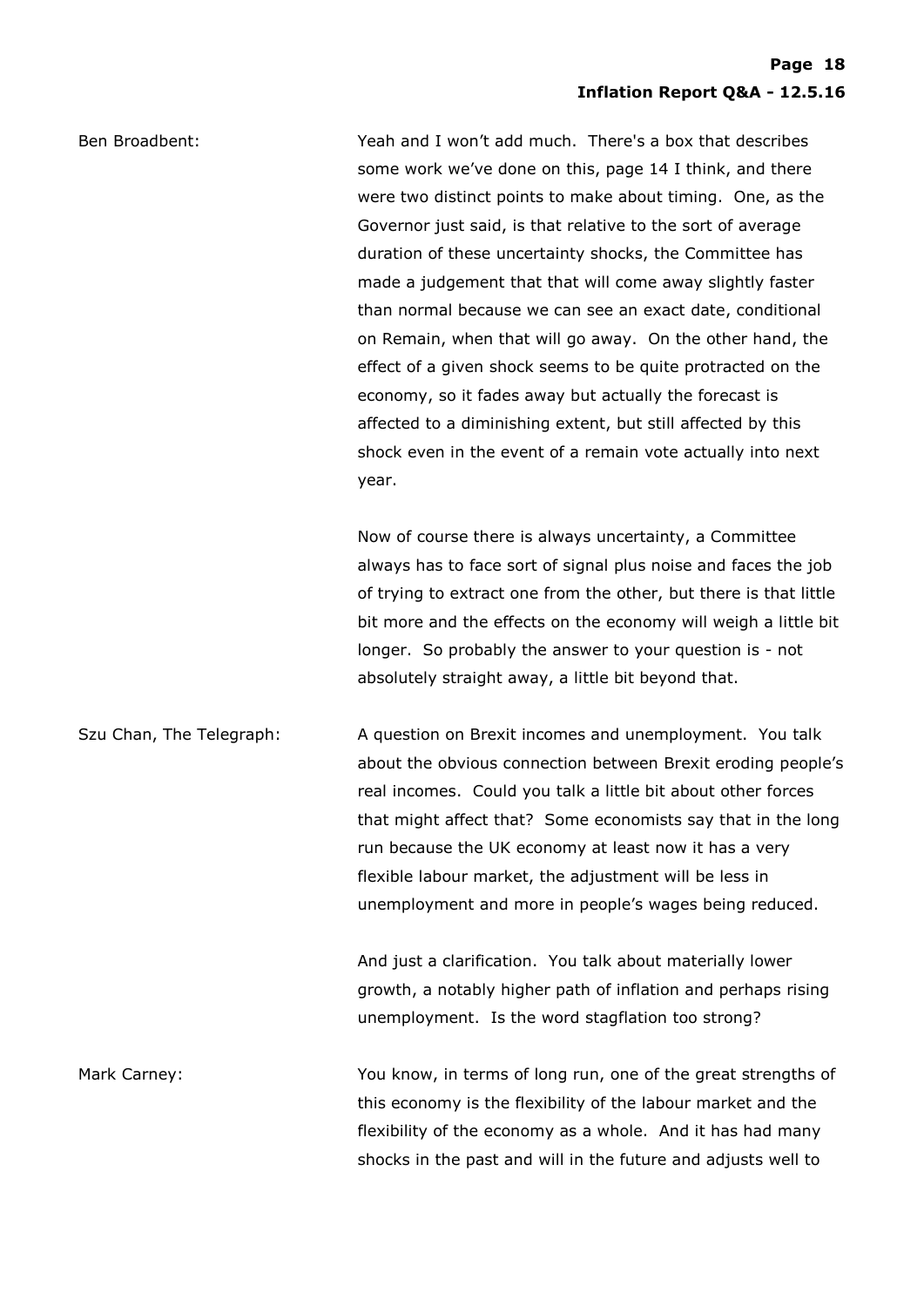them. We don't have, as you know, and are not going to make, a longer term assessment of a stay or leave - a comparison of stay or leave scenarios, so in that regard I can't give you more than an impressionistic answer to that question and so I'll skip it.

In terms of materially lower or higher, I'd refer to back to my answer to Chris Giles, if I may, which is that broad brush that's the direction we see. There are scenarios around that and the flexibility of the economy will help, the ability to what's the best contribution of the Bank, the MPC specifically, in those circumstances, regardless of which scenario? It's to be clear about the trade-off, about the horizon over which we're going to bring inflation back to target from likely above, quite possibly above, and to only do just as much as is necessary in order to do that - no more.

And that's why it's important not to pre-wire policy, if you will, in those circumstances because we don't know the absolute magnitude of what these shocks would be in that scenario, and we would have to see them and see the persistence in order to judge the right range of policy. We do have a judgement and it's the judgement of the independent MPC, all nine members of the MPC, that growth would be materially lower, inflation would be notably higher, and that is a considered judgement.

Mario Blascak,

World Business Press Online: Governor, some of the commercial surveys indicated that there is a certain extent of cost side pressure or at producer prices, so what if producers raise prices? To what extent do you reflect that in the black box of forecasting inflation short term?

Mark Carney: The Mark Carney: The Moult of the black box, aren't you?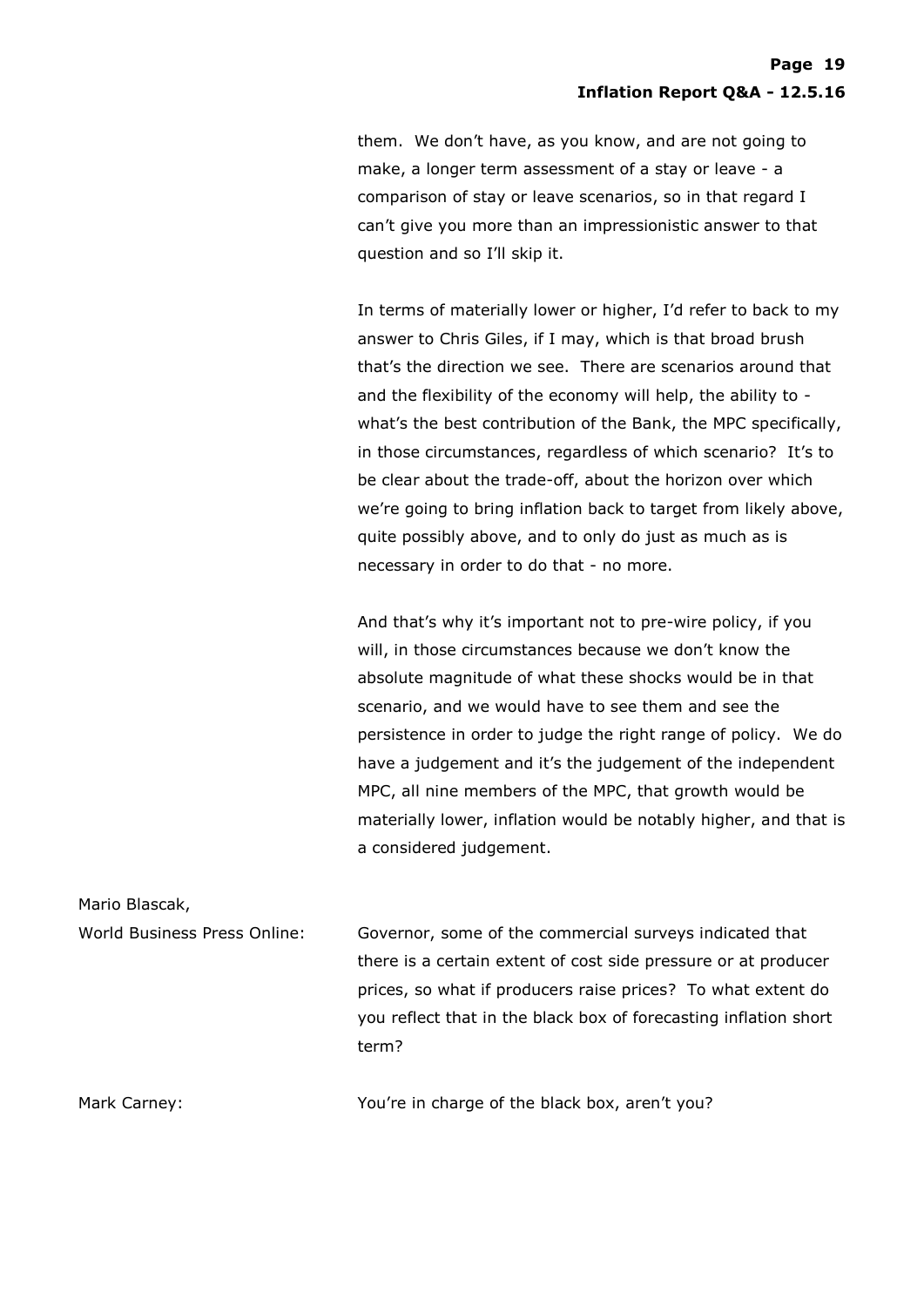Ben Broadbent: Oh right, yes of course. I'll give you the standard answer which is one of many, many things that affect the forecast. To the extent it affects it at all, those little pricing surveys, it's really much more in the short run I think that they can be informative about that. Further out, which is probably more relevant for monetary policy, looking at inflation 18 months, two, three years ahead, I don't think they're of great relevance and there we rely on our economic model. But certainly it can matter for the near term picture.

Sam Nussey, Nikkei: In terms of the concrete measures the Bank will be taking to support the economy around the referendum, I mean you've touched on the extra auctions and so on, can we expect to see any more concrete information ahead of the Referendum or is this essentially it in terms of what we will be hearing?

> And is it a concern that - obviously the number of MPC meetings is actually going down from later on this year given the rising risks to the British economy, is this a concern that the MPC will actually miss meeting less regularly? Thank you.

Mark Carney: Thank you. In terms of measures, look I mean never say never, but one of the lessons we learnt from the Scottish experience was that it was better to announce potential liquidity facilities earlier to avoid sending a signal. So when we - you get a few weeks in advance of a known event and you announce a liquidity facility. However harmless and prudent and careful that is, some people will interpret it as a signal of potential stress. So by announcing it months in advance, these series of auctions that Minouche talked about, we think we've avoided that and I think we have.

> We have the mechanisms in place and we have the benefit of - so broadly my answer is yes, I wouldn't anticipate anything else. We have the benefit of having within the broader Bank of England the supervisory arm, the PRA, and the supervisors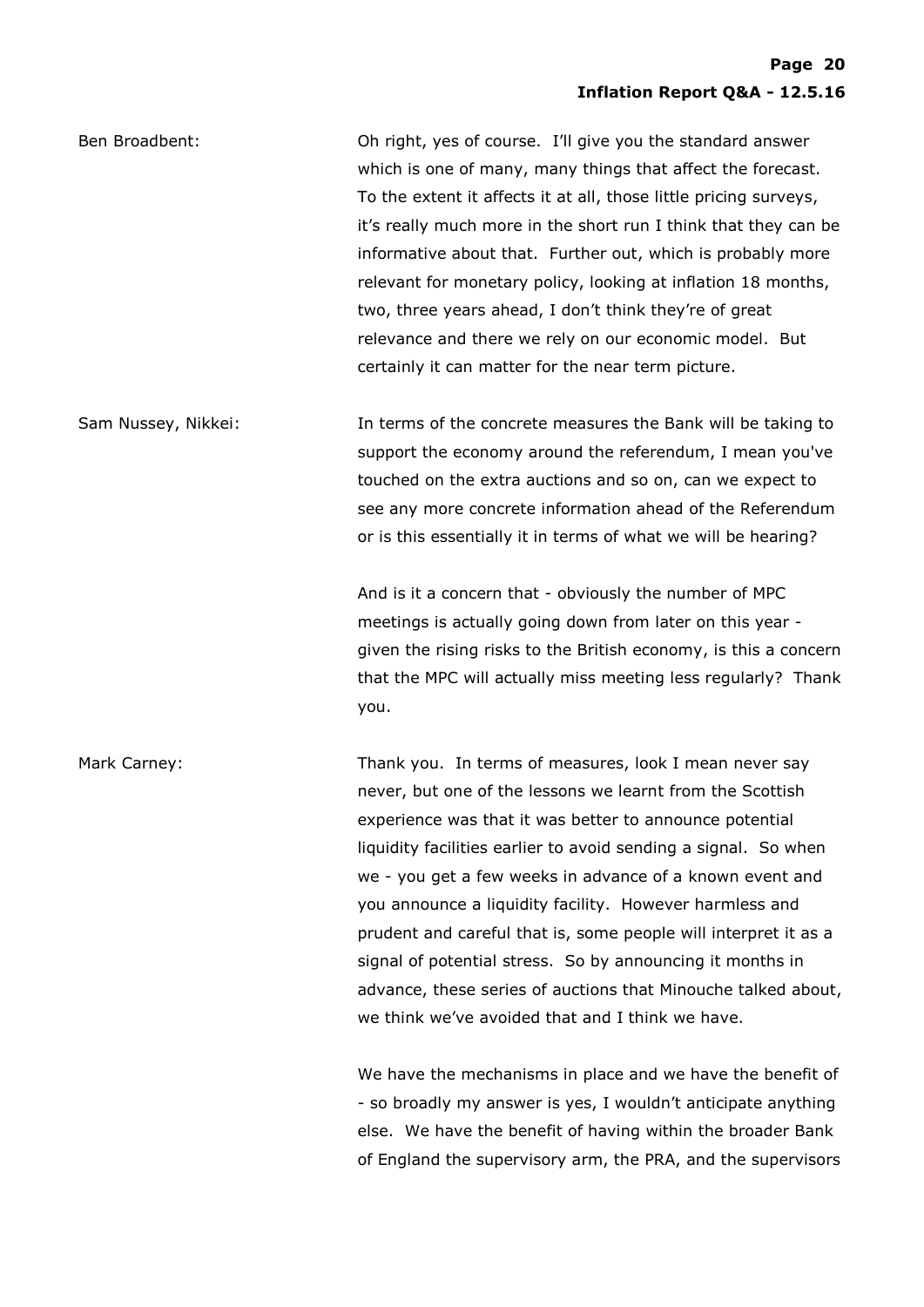are doing their job which is to go out and ask firms about their contingency plans. So we're not directing them what to do, but we're asking them what they are doing. And then the PRA board and the FPC are informed about those, what banks specifically are doing to mitigate any risk that they potentially see. And then that's the system working as it should. And you know the MPC is informed about that as needs be.

Dan Hinge, Central Banking: You mentioned that some of the indicators are getting harder to interpret. Are you having to apply more judgements to your models? What's the kind of relationship between what your models are telling you and how you're adjusting those within your own conditioning assumptions? And is that increasing kind of the risk that you might be wrong about the forecast?

Mark Carney: Well I think the first thing is to say that we have to make a judgement, as I think Ben referred to and it's certainly described in the Report, we have to make a judgement that there's this big increase in uncertainty, looming uncertainty in these various measures. Some of that arguably is beginning to show up or has already showed up in some of the CIPs, the PMIs or some of the confidence indicators, some other hard economic data. So we have to make a judgement about whether - how not to double count that.

> So yes, that means that for a period we are adjusting the relationship between - I mean we still check the pure relationship if you will, the historic relationship - between a given survey or other indicator, and what it could be telling us about investment or consumption or growth as a whole. But we're overlaying this, the uncertainty factors, and making judgements around it.

> It just means that in real time yes things are a little less informative and there's two-way - I think the important thing, there's two-way risk around that. We could be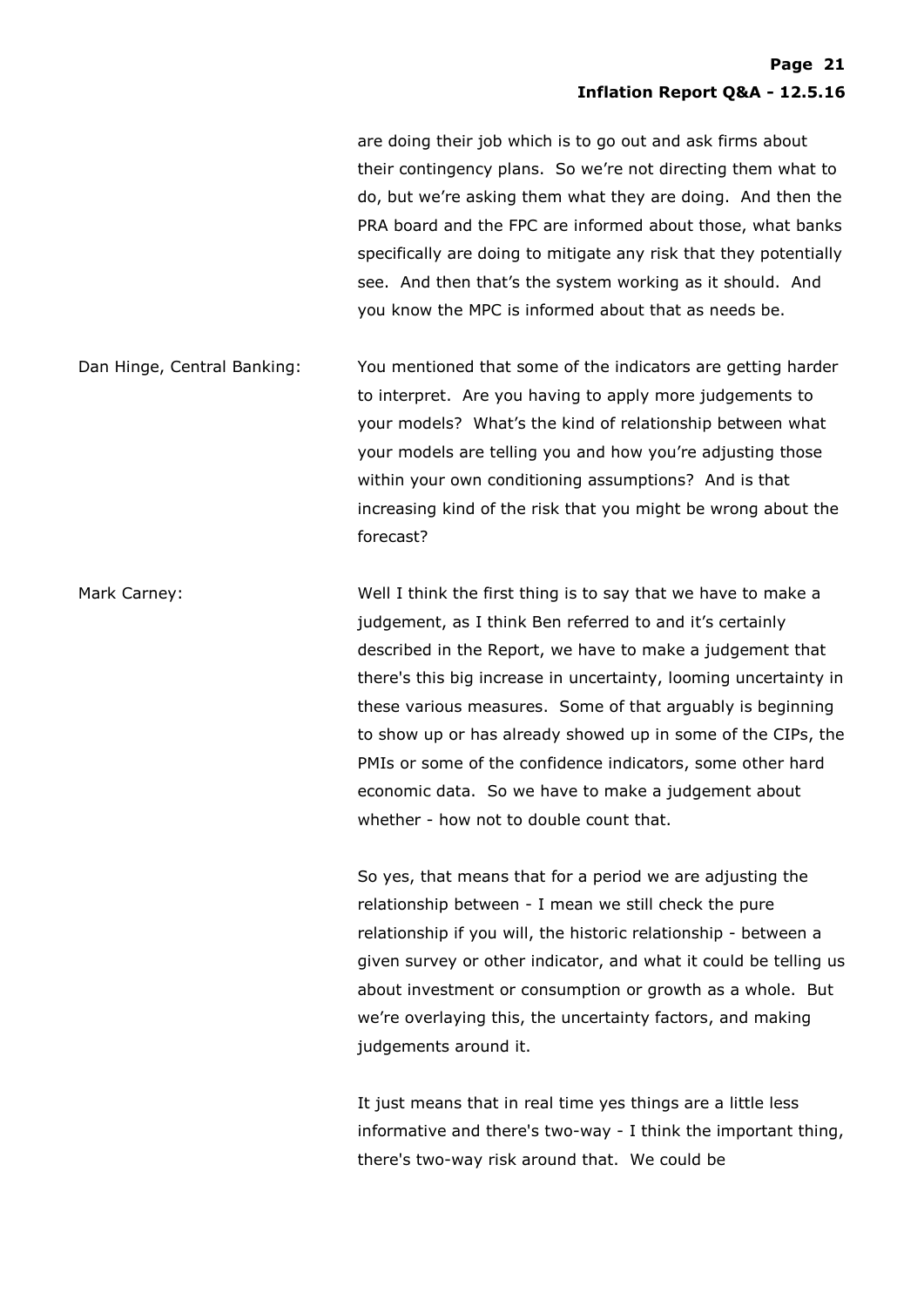overestimating the effects of uncertainty and the underlying economy therefore could be slowing of its own accord more than we think, or we could be overplaying it a bit and the opposite is going to happen. And so the question goes back to Harry's question I think which is that when we get out from the other side of June 23rd and into subsequent meetings, then we make a decision.

I'm sorry I didn't answer one of the questions there which was about frequency of meetings. And just to be clear on that we will be meeting every six weeks as opposed to every four weeks so let's be realistic in terms of the gaps in time. And then secondly, we can meet any time. We can meet tomorrow if we wanted to and make a decision. We can meet this afternoon actually if we wanted to, we could meet right now, we come in here and you guys could watch. And at some point that's where central bank transparency will end up, and then after a few of those meetings no one will show up again to watch this stuff.

Jamie Robertson, BBC: You mention about trading relationships and about in a post-Brexit world that trading relationships with other countries will take some time to renegotiate. Can you expand on that at all? And how serious a risk or how much of a problem would that prove to be if it was a prolonged period of time?

Mark Carney: The Mark Carney: Well, two things. I think it's commonly acknowledged that it's an uncertain period of time to renegotiate these agreements. And there is some uncertainty about - if it were a vote to leave - what the relationship particularly with the European Union would be, both for trade and investment.

> And for the monetary policy horizon what's relevant are two things. For most of it for the next two years, assuming a negotiation begins. Assumption: assuming a negotiation begins quickly. For the next two years what's relevant is the uncertainty around what the actual agreements are, and do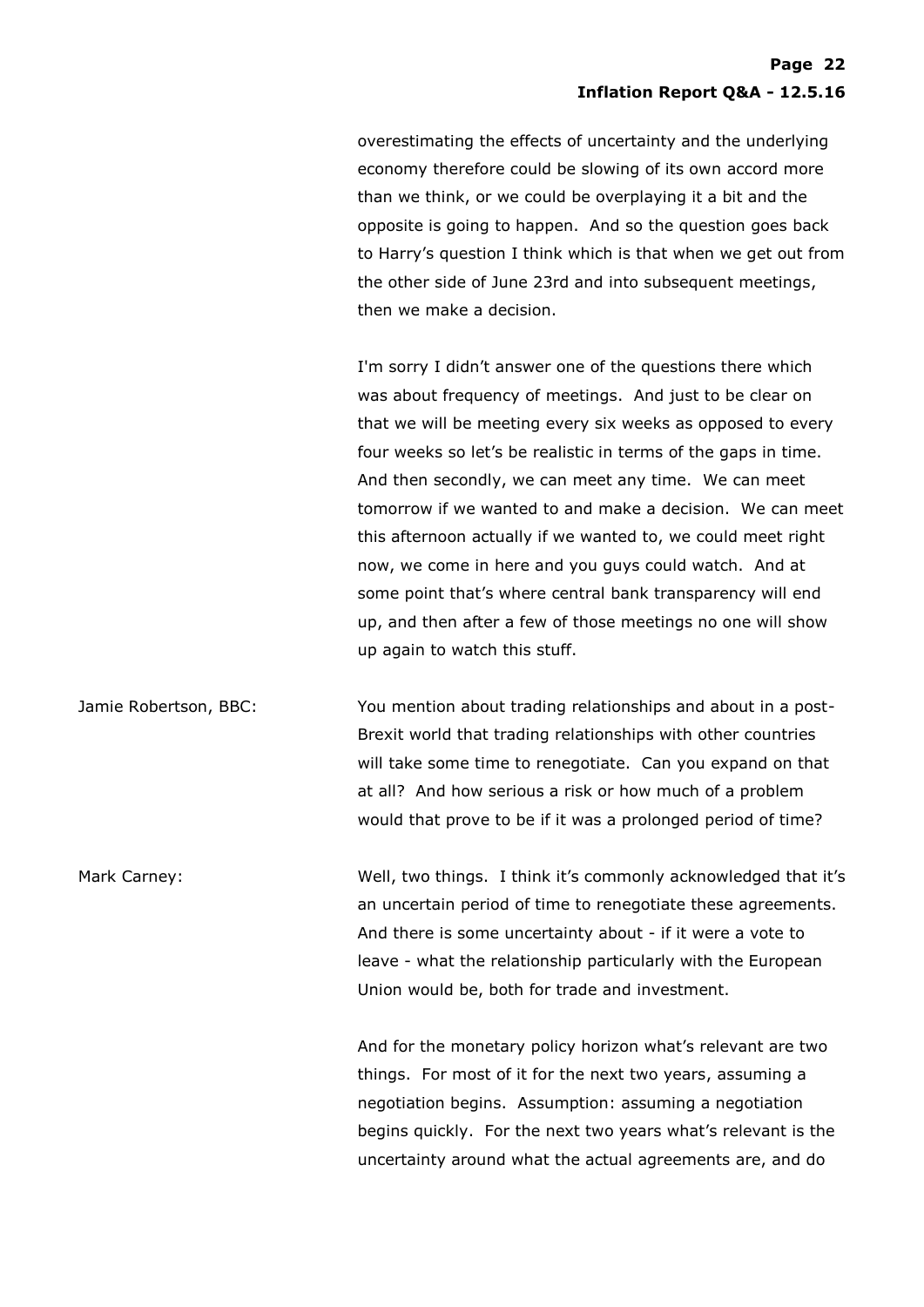businesses invest and do people spend on the basis of certain assumptions or do they wait? Experience, common sense tells you that people wait a bit. But econometrically you can see that people wait and businesses wait to a degree in anticipation of clarity, and that's one of the reasons why growth would be expected to slow.

Once the arrangements are in place, yes it matters. It matters for - at least for a period of time because it means that the economy has to adjust to those new relationships unless they're exactly the same as they were before. There will be some capital that is stranded; there will be some jobs and capital that needs to be reallocated to different sectors. It will have some impact for some period of time on the productive potential of the economy. But that's - for the purposes that we care about as the Monetary Policy Committee, you only see the first bits of that in year three if you will of our forecast, and then our forecast stops.

So we don't make a judgement and we're not going to make a judgment or a forecast of that longer term scenario, the equilibrium if you will once everything is in place in a post-Brexit world. That's for others; many others are doing analyses of that and they can debate it out.

The reason we make a forecast, just to be absolutely clear, is we need one in order to conduct monetary policy. We reveal it in order to explain it. And we talk and reveal about the major risk in order for people to understand that you know a forecast isn't a guarantee and how we would react if certain major events were to transpire.

Jenny Scott: We're almost out of time. Is there anyone who hasn't had a question yet who would like to ask one?